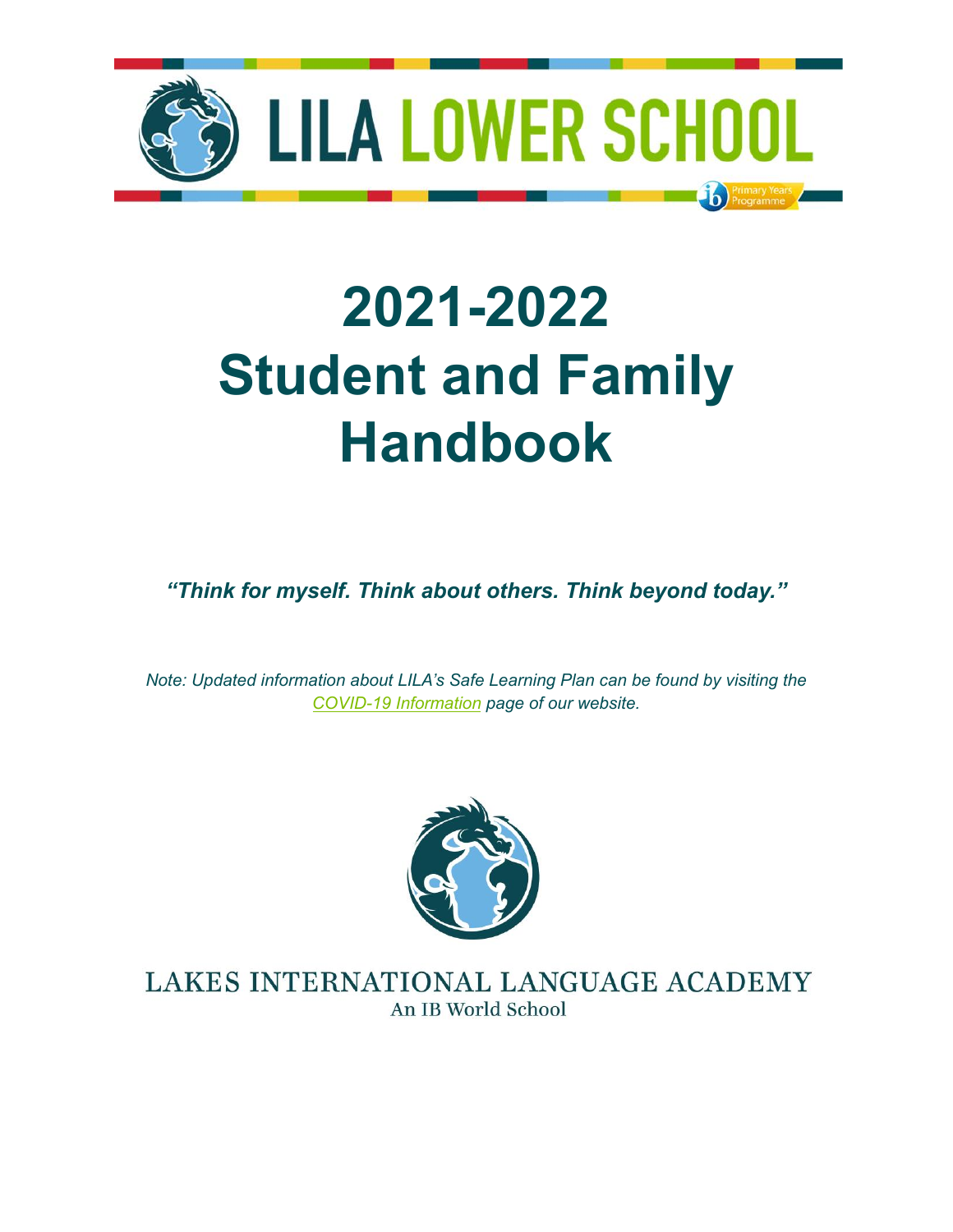# *Table of Contents*

# **Section 1 - LILA's Approach to Learning**

Global Vision and Lifelong Approach to Learning Our Action Statements Our Mission International Baccalaureate Primary Years Programme Language Immersion Education Social Emotional/Learning

# **Section 2 - Academics and Student Services**

Academic Standards Assessment English Learner Program Special Education Section 504 Title I/Basic Skills

# **Section 3 - About LILA Lower School**

School Hours Calendar Important Phone Numbers Important Dates

#### **Section 4 - Information About Student and Family Responsibilities**

Attendance/Absence/Tardy Age Requirement Arrival Time Bikes Bullying Prohibition Bus Transportation Change in Family Status/Resident/Telephone Number Computer Access & Internet Use Directory Information Dress Code Drug-Free/Tobacco-Free Environment Emergency Contacts Emergency Management End of Day Dismissal Changes Explorer Club School Age Childcare Field Trips Harassment & Violence Hazing Prohibition Health Services Homebound Instruction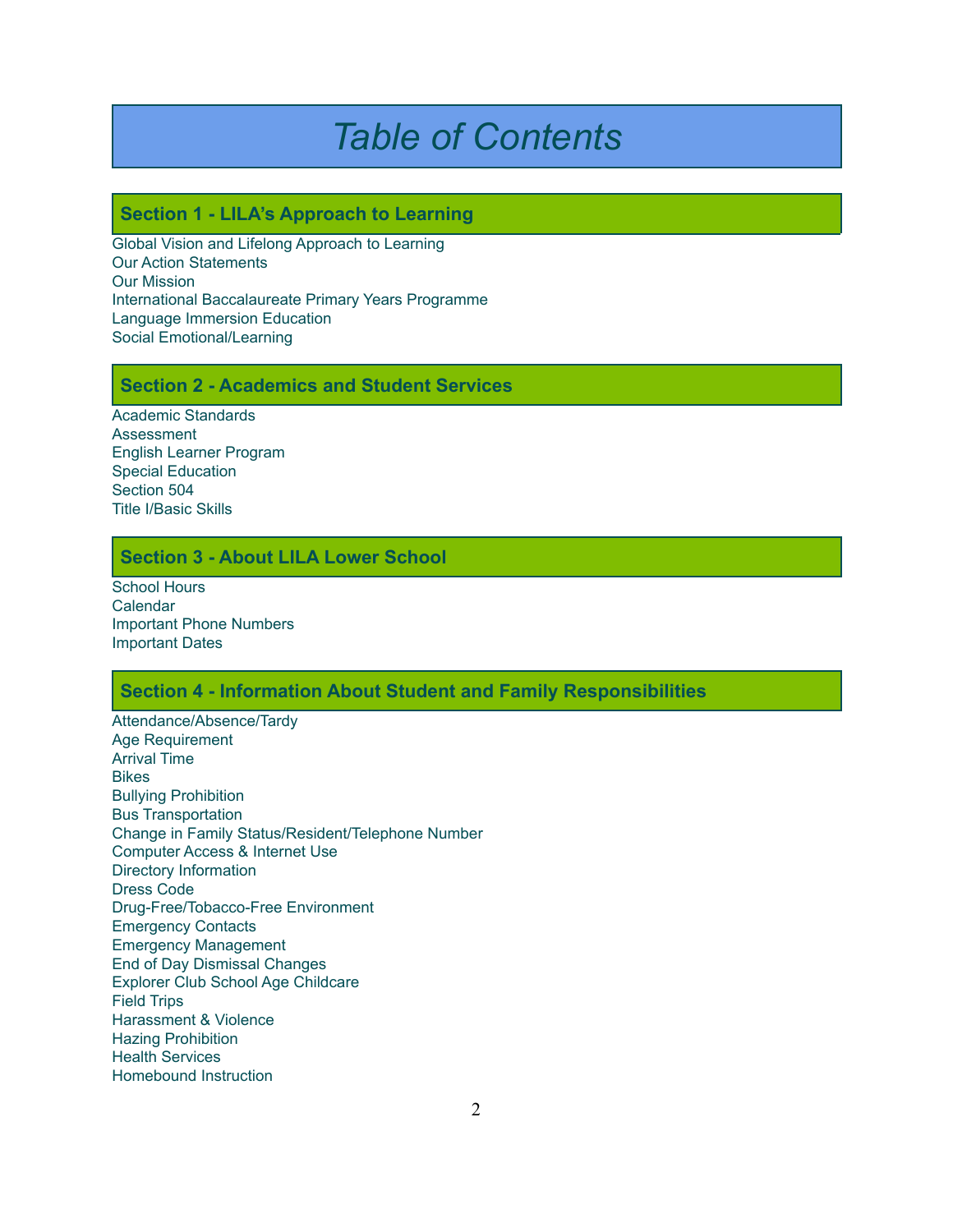Leaving School **Library** Lost and Found Lunch/Breakfast Programs Money & Sending Money to School Newsletter – *LILA Lower School Life* Non-Discrimination and Equal Opportunity Non-School/Personal Property Items Peanut-Aware Environment Pledge of Allegiance Recess & the Weather Religion in the Schools Report Cards School Closing (Bad Weather) School Supplies Silent Dismissal Snacks and Celebration Treats Student Discipline Student Records Student Transportation Expectations Telephone Use for Students **Textbooks Weapons** 

# **Section 5 - Family Involvement**

**Conferences Fundraisers** Parent Teacher Organization (P.T.O.) **Visitors** Volunteer Opportunities

*All Lakes International Language Academy (District #4116) Board Policies in their entirety can be found on the LILA website - www.mylila.org*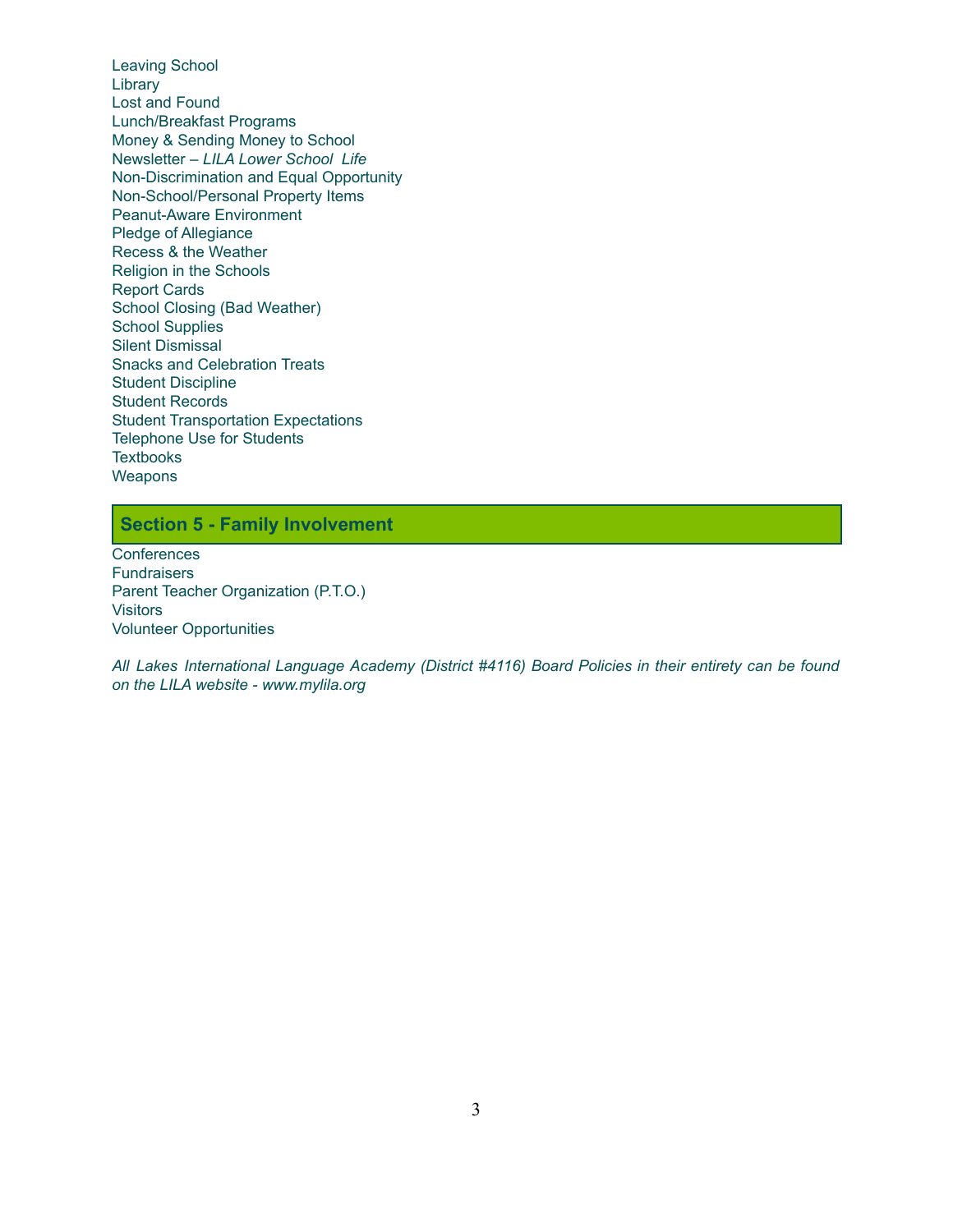#### **Section 1 - LILA's Approach to Learning**

# **A Global Vision and Lifelong Learning Approach**

The vision for Lakes International Language Academy is to deliver a high-caliber education from a global perspective that combines second-language acquisition with a proven inquiry-based learning approach, enhancing individual achievement and building community connections.

Children, families, teachers, and the community are valued as owners of LILA. We carefully select our faculty to help guide each child's success and the success of the school. All of us share the International Baccalaureate Organization's philosophy that seeks to develop students as "active participants in a lifelong journey of learning."

### **Our Action Statements**

Think For Myself Think About Others Think Beyond Today

#### **Our Mission Statement**

LILA prepares tomorrow's critical thinkers and global citizens through language acquisition and inquiry-driven study.

#### **International Baccalaureate Primary Years Programme**

The Lakes International curriculum is modeled on the International Baccalaureate (IB) Primary Years Programme (PYP) which focuses on the development of the whole student as an inquirer in the classroom and in the world community. This unique international program of guidelines encompasses these principal domains: Languages; Mathematics; Science and Technology; Personal, Social, and Physical Education; Social Studies; and Arts. It sets high standards for instructors and high expectations for our students. The Minnesota Department of Education acknowledges the benefits of the IB program, stating on its website, "International Baccalaureate (IB) is recognized as a superior education, preparing students for rigorous academic work so they may succeed at postsecondary institutions around the world. The program encourages students to think from an international perspective, while first developing an understanding of their own cultural and national identity. Students learn a second language and develop the skills to live and work with others internationally—essential for life in the 21st century.

#### **Language Immersion Education**

Foreign language immersion education is a method of teaching a second language (also called L2 or the target language). Unlike a standard language course, where the target language is simply the subject material, language immersion uses the target language as a teaching tool,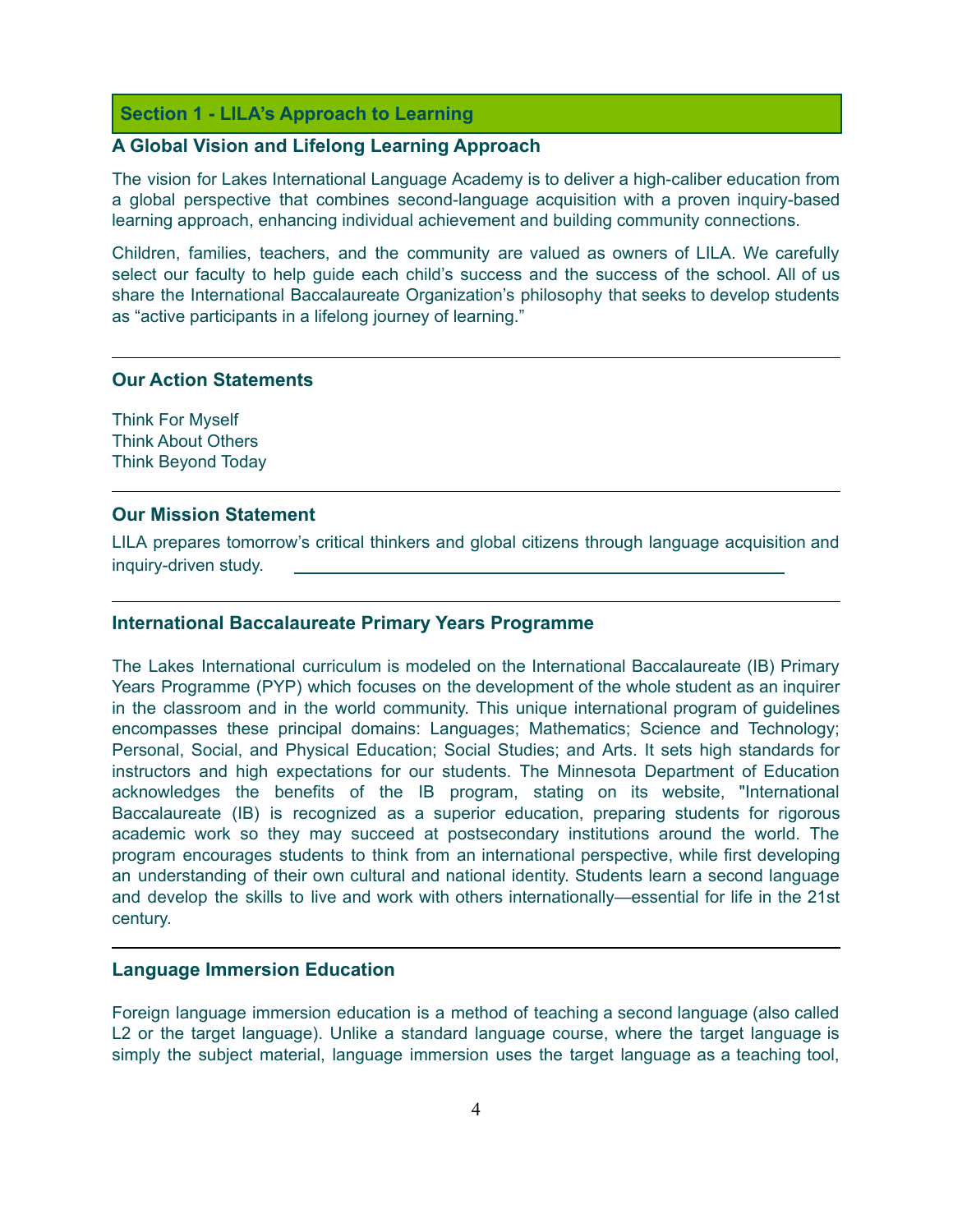surrounding or immersing students in the second language. In-class activities, such as science, math, social studies, technology, and history, are conducted in the target language.

Today's immersion programs are based on those founded in the 1960s in Canada when middle-income English-speaking parents convinced educators to establish an experimental French immersion program enabling their children to appreciate the traditions and culture of French-speaking Canadians as well as English-speaking Canadians.

Immersion programs are the fastest growing and most effective type of foreign language program currently available in U.S. schools. Immersion students can be expected to reach higher levels of second language proficiency than students in other school-based language programs. Becoming bilingual opens the door to communication with more people in more places, and many parents want to provide their children with skills to interact competently in an increasingly interdependent world community.

One of the key principles of immersion education is that linguistic and cultural knowledge is a resource—the more you know, the better off you are.

#### **Social-Emotional Learning**

LILA's social/emotional learning is developed around the philosophy and tenets of the Responsive Classroom approach. Our program provides teachers with a comprehensive guide on how to educate their students socially and emotionally, establish positive working relationships with parents and students, engage the students in learning and provide a collective support that red. Through LILA, teachers improve their intercultural competences and thus become better educators. Having a common social curriculum aids in the building of community throughout the school for teachers and students. Our approach is highly student-centered with the ultimate goal of fostering the students to become internationally-minded citizens.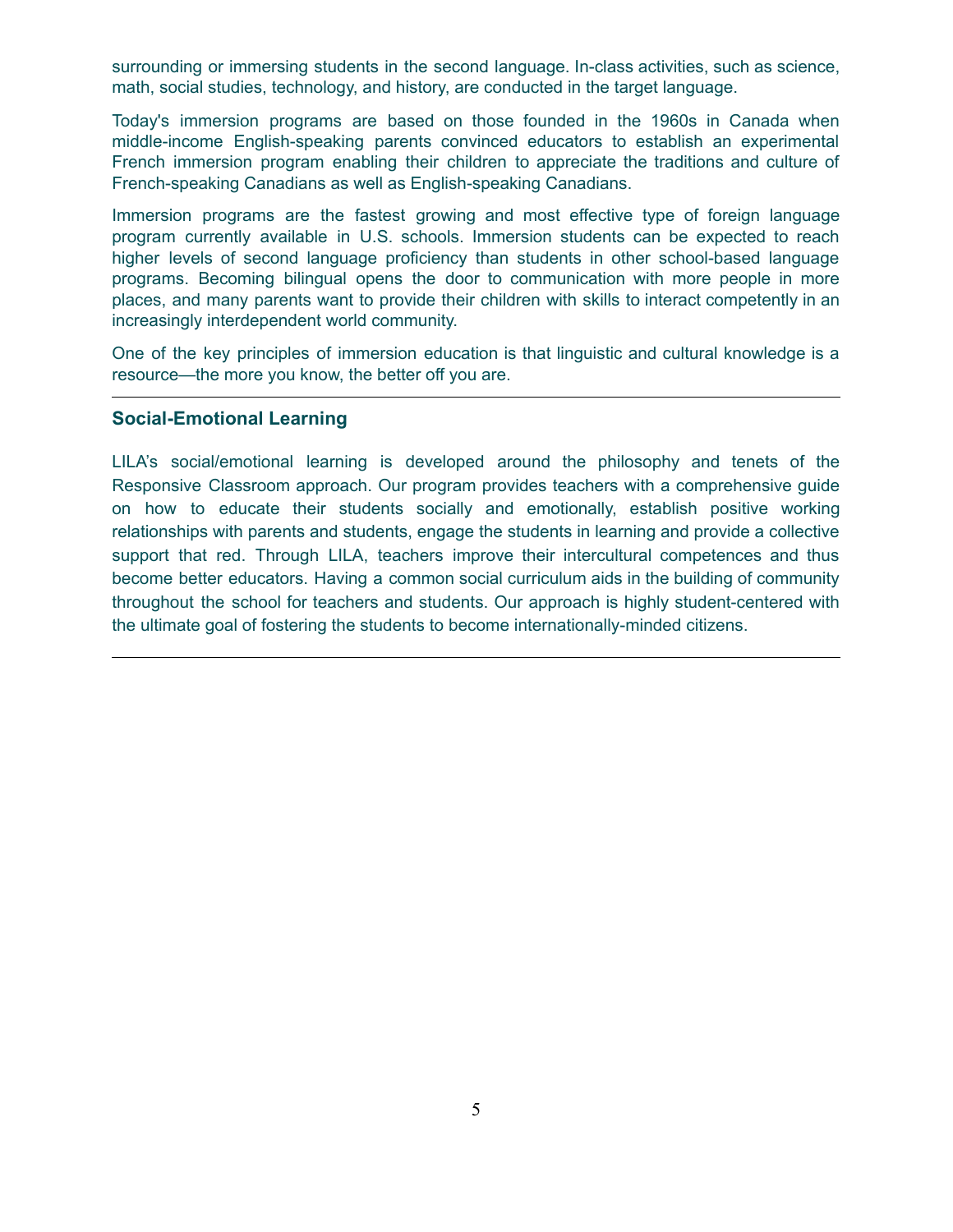# **Section 2 - Academics and Student Services**

#### **Academic Standards**

Every Student Succeeds Act (ESSA) requires states to establish statewide academic standards for all students in reading/language arts, math and science. ESSA also requires statewide testing on those standards and a comprehensive reporting system to demonstrate progress and improvement in several categories. Minnesota has created a set of academic standards indicating what a child should know and learn at each grade level. Minnesota has decided that in addition to the ESSA required standards in reading, math and science, standards will also be developed for social studies and required in the arts. Arts standards may be locally developed.

Required content areas for Minnesota schools include mathematics, language arts, science, social studies and arts. Reading standards are included in language arts. Standards and benchmarks for mathematics, language arts, science, and social studies were established by the Minnesota Department of Education and authorized by the Minnesota Legislature. Each school district is responsible for selecting curricula and educational materials that align with state academic standards.

#### **Assessment**

Assessment is a natural, on-going, and positive process through which students examine and report their own work and progress, and adults provide feedback and guidance about student learning and achievements.

Assessment involves informal measures such as:

- Verbal and written feedback
- Use of checklists
- **Observation**
- Self-evaluation
- Informal conferences

Formal assessment includes:

- **Curriculum testing**
- Performance assessment
- Formal conferences
- State testing (MCA, Access for English Learners)
- District testing (FAST)
- Report Cards

#### **English Learner Program**

Some of our students speak a first language other than English at home. To assist students in acquiring English, the school employs specialized teachers who provide direct instruction in English. The teachers provide a range of direct and indirect instructional support based on the needs of the student. Each student will be provided an instructional program that is based on the World Class Instructional Design and Assessment standards (WIDA), as required by the State of Minnesota.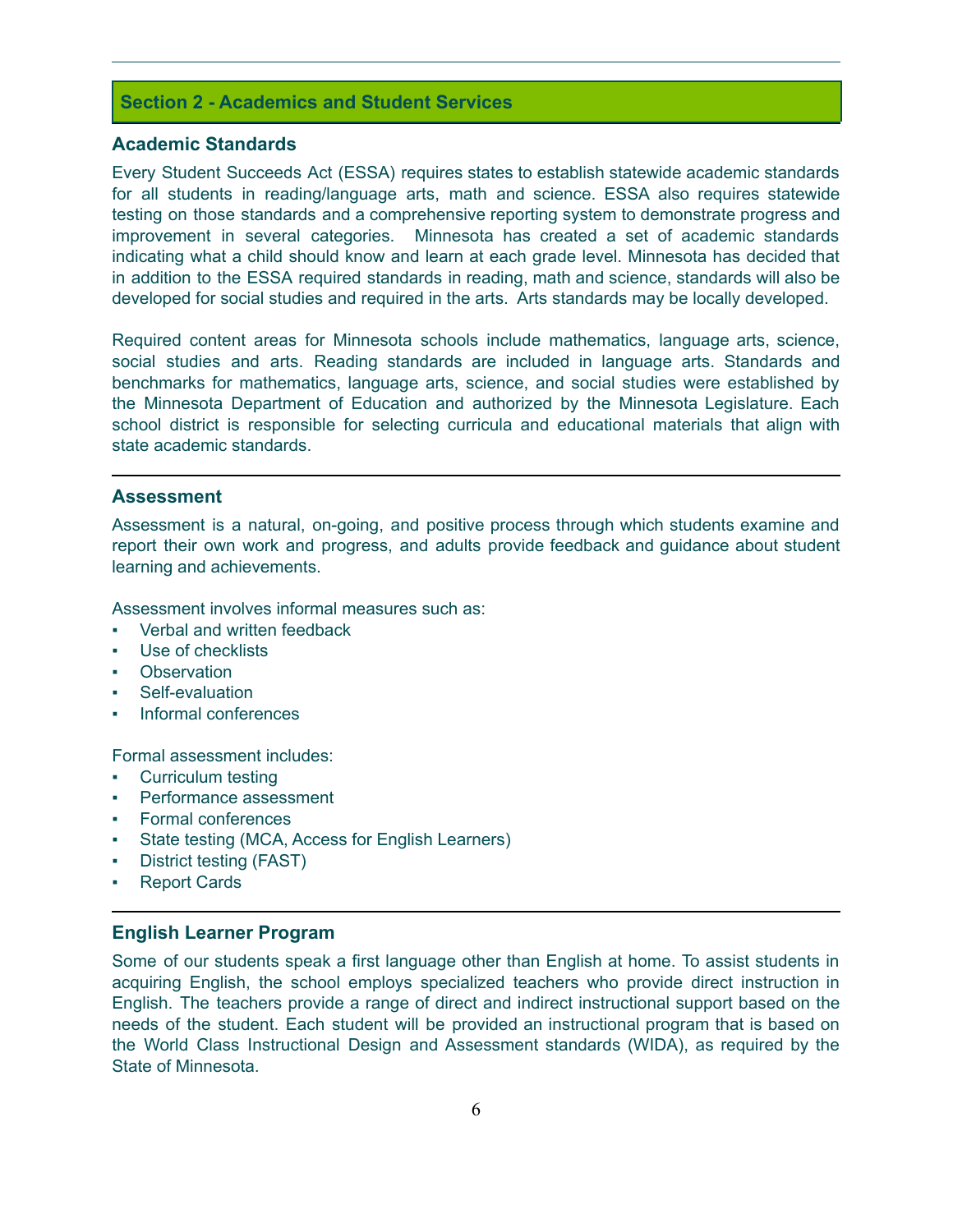# **Special Education**

The LILA Special Education Team is made up of the following professionals: special education teachers, paraprofessionals, speech/language clinician, occupational therapist, developmental adaptive physical education teacher and school nurse. This staff provides a continuum of services to students who meet the State of Minnesota criteria for a variety of specific disabilities which may include: specific learning disabilities, speech/language impairment, other health disabilities, emotional/social/behavioral disorders, developmental cognitive disabilities, deaf/hard of hearing and autism spectrum disorders.

# **Section 504**

LILA supports the aims of Section 504 of the Human Rights Act and is committed to providing accommodations for students in our schools.

# **Title I / Basic Skills Program**

LILA qualifies for federal support under the Title I program, which is part of ESSA. LILA implements a Targeted Title I Program. As a Title I program, we receive additional federal funding which allows us to focus on instructional reform throughout the school with the goal of raising academic achievement for under-performing students.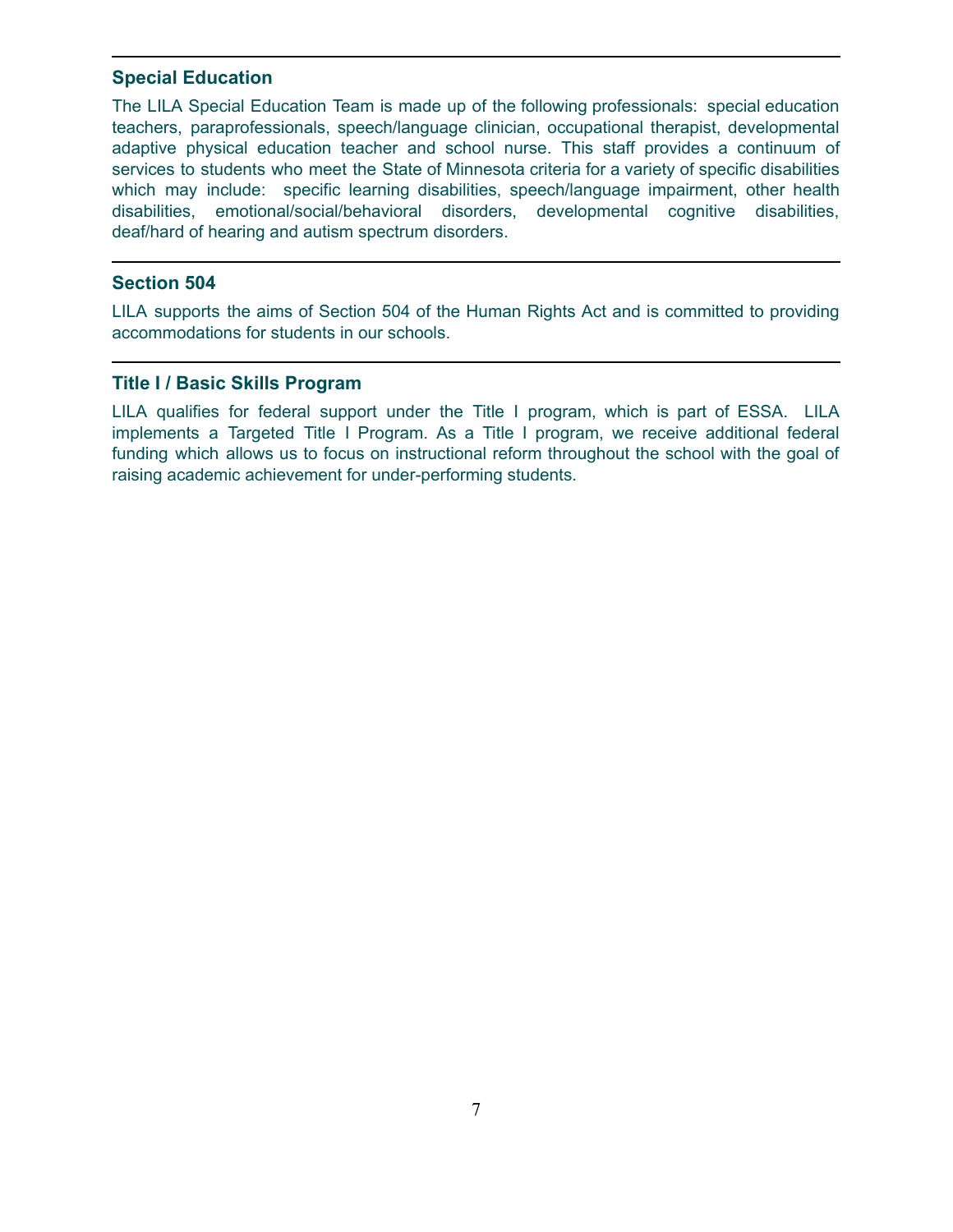# **Section 3 - About LILA Lower School**

# **School Hours**

# Kinder Center

Kindergarten starts at 8:00 AM and dismisses at 2:00 PM. Student drop-off at Kinder Center begins at 7:30 AM. Pickup is from 2:05-2:20 PM. (If you are also picking up Main Campus siblings at Kinder Center, you must wait until 2:10 PM to enter the Kinder Center lot.)

#### Main Campus

Grades 1-5 start at 7:50 AM and dismiss at 2:10 PM. Student drop-off at Main Campus begins at 7:25 AM. Pickup is from 2:10-2:25 PM.

If your child does not attend the Explorer Club childcare in the morning, *please do not drop off prior to posted times* as there is no adult supervision available before this time.

#### **Important Phone Numbers**

| <b>Name</b>                                   | <b>Title</b>                      | <b>Phone Number</b> |  |
|-----------------------------------------------|-----------------------------------|---------------------|--|
| <b>Kathy Griebel</b>                          | Principal                         | 651.464.0771 x205   |  |
| <b>Larry Dunigan</b>                          | Dean of Students                  | 651.464.0771 x227   |  |
| <b>Shirley Volk</b>                           | <b>Special Education Director</b> | 651.464.0771 x231   |  |
| <b>Kimberly Gallegos</b>                      | <b>Explorer Club Director</b>     | 651.464.0771 x229   |  |
| Laine Krohnke                                 | <b>Transportation Coordinator</b> | 651.464.0771 x276   |  |
| Sari Alsaker                                  | <b>Food Service Supervisor</b>    | 651.464.0771 x224   |  |
| <b>Shannon Peterson</b>                       | <b>Executive Director</b>         | 651.464.8989 x304   |  |
|                                               |                                   |                     |  |
| <b>LILA Main Campus Office</b>                |                                   | 651.464.0771        |  |
| LILA Main Campus and Kinder Center Fax Number |                                   | 651.464.4429        |  |
| <b>LILA Kinder Center Office</b>              |                                   | 651.252.6729        |  |
| <b>LILA Headwaters Office</b>                 |                                   | 651.464.8989        |  |
| <b>LILA Headwaters Fax Number</b>             |                                   | 651.464.8990        |  |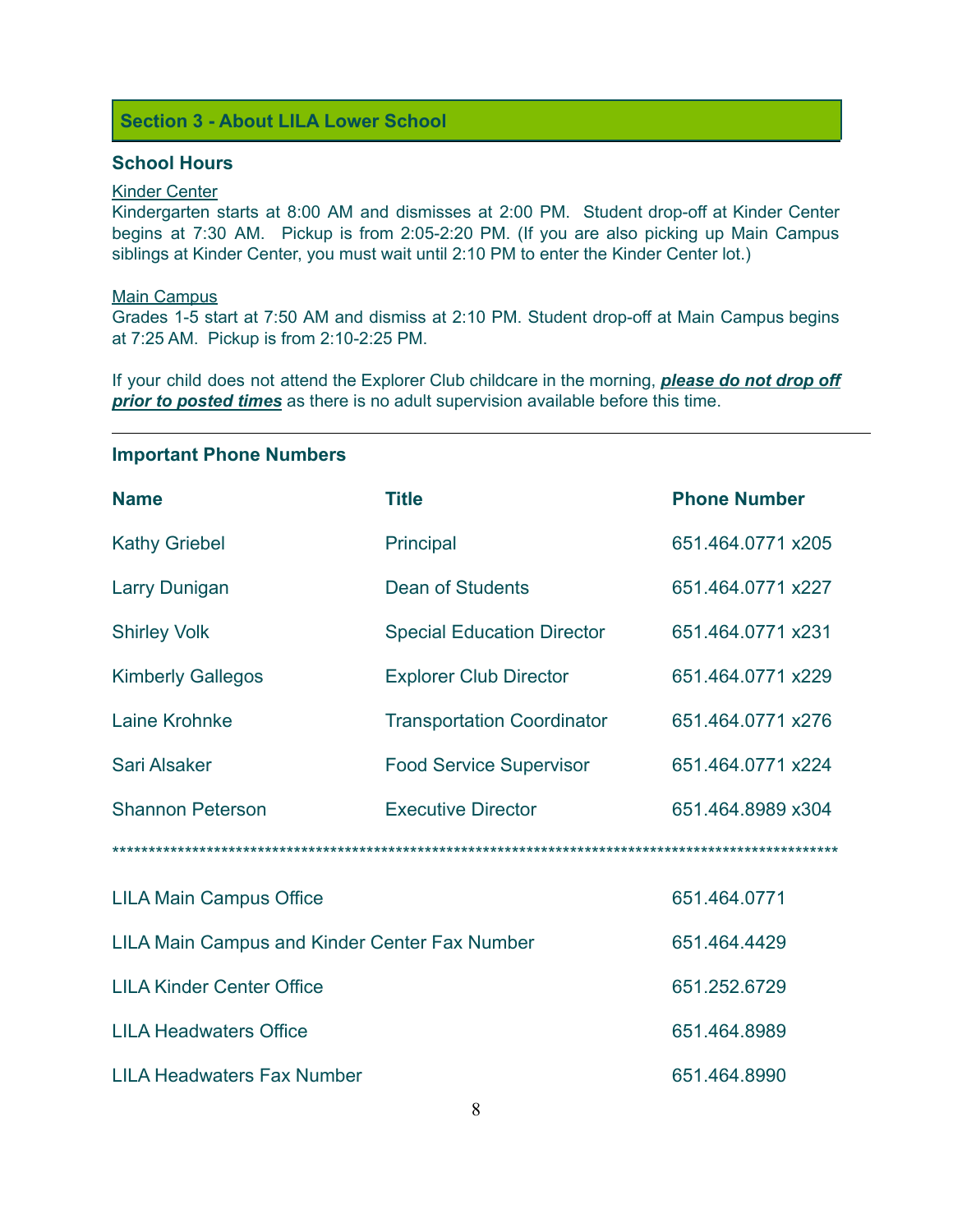# **2021-2022 Calendar**

The approved calendar can be found online at www.MyLILA.org under the calendar tab.

| <b>SEPTEMBER</b><br>7              | <b>First Day of School</b>                                                                                                                        |
|------------------------------------|---------------------------------------------------------------------------------------------------------------------------------------------------|
| <b>OCTOBER</b><br>21<br>22<br>25   | Conferences - No School<br>Holiday - No School<br>Teacher Workday/In-Service - No School                                                          |
| <b>NOVEMBER</b><br>8<br>$25 - 26$  | Teacher Workday/In-service - No School<br>Holiday - No School                                                                                     |
| <b>DECEMBER</b><br>$20 - 31$       | Winter Break - No School                                                                                                                          |
| <b>JANUARY</b><br>3<br>17<br>24    | Teacher Workday/In-service - No School<br>Teacher Workday/In-service - No School<br>Teacher Workday/In-service - No School                        |
| <b>FEBRUARY</b><br>21              | Holiday - No School                                                                                                                               |
| <b>MARCH</b><br>$7 - 11$<br>14     | <b>Spring Break</b><br><b>Conferences - No School</b>                                                                                             |
| <b>APRIL</b><br>1<br>4<br>15<br>18 | Teacher Workday/In-service - No School<br>Teacher Workday/In-service - No School<br>Holiday - No School<br>Teacher Workday/In-service - No School |
| <b>MAY</b><br>30                   | Holiday - No School                                                                                                                               |
| <b>JUNE</b><br>9                   | Last Day of School                                                                                                                                |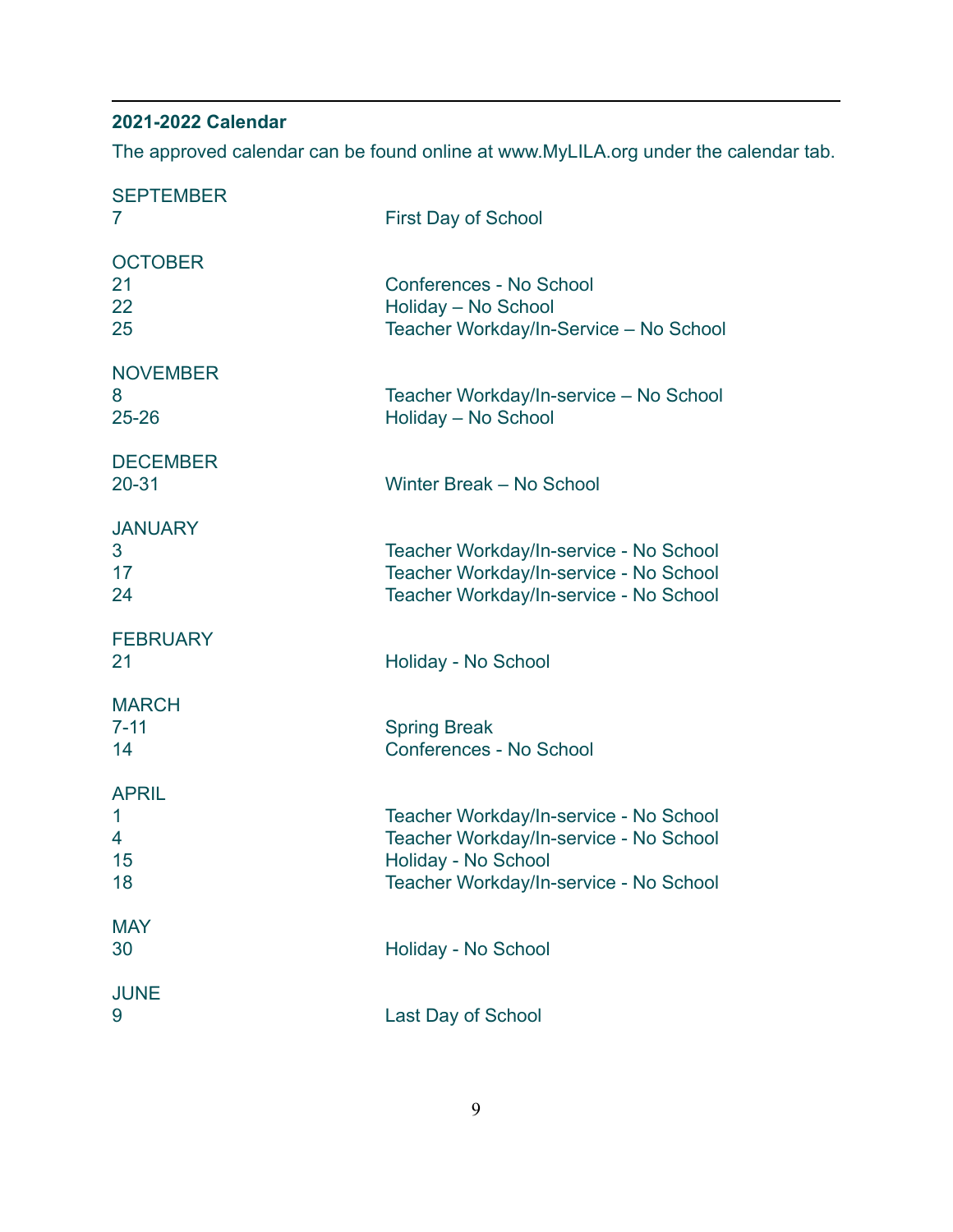# **Section 4 - Information About Student and Family Responsibilities**

#### **Attendance/Absence/Tardy**

Reference: Lakes International Language Academy - District 4116 Policy 332

Lakes International Language Academy believes that regular school attendance is directly related to success in academic work, benefits students socially, provides opportunities for important communications between teachers and students and establishes regular habits of dependability important to the future of the student. LILA encourages regular school attendance. Class attendance is a joint responsibility to be shared by the student, parent or legal guardian, teacher and administrators.

In accordance with the Minnesota Compulsory Instruction Law, Minn. Stat. 120A.22, the students of the school are required to attend school every day school is in session, unless the student has been excused by the school from attendance or has a valid excuse for absence.

#### *Types of Absence*

There are two types of absences: excused and unexcused.

Excused absences:

- **Illness** of a student. A parent or guardian must verify the student's illness. If school personnel determine the illness absences are excessive, Minnesota law permits the school to require the family to provide medical verification or to see the school nurse.
- **Religious observances** required by the student's religion.
- **Extreme family emergency** (e.g. house fire, critical injury to parent/guardian, funeral of a close family member).
- **Medical appointments** that cannot be scheduled outside of school hours.

All other absences are considered unexcused. Family reunions, vacations, and camps are considered unexcused absences, **without principal approval in advance**. Families should schedule vacations during breaks from school. Under Minnesota law, school administration has the right to determine the validity of any request for an excused absence.

LILA carefully monitors unexcused absences and will send written notification to parents regarding school attendance issues. Failure to improve may result in referral to the family's county attorney whose office will assess for educational neglect.

#### *Absent Today*

Please fill out and submit this [Absent](https://www.mylila.org/absent-today) Today Form as soon as you know that your child will be absent from school (email is the preferred and easiest method). Or, you may call our Attendance Line instead at **651-252-6710** and record the requested information.

# *Pre-arranged Absences*

To request a prearranged absence, complete this [form](https://forms.gle/vdEfi3NXMEi1xK657) *prior to the absence.*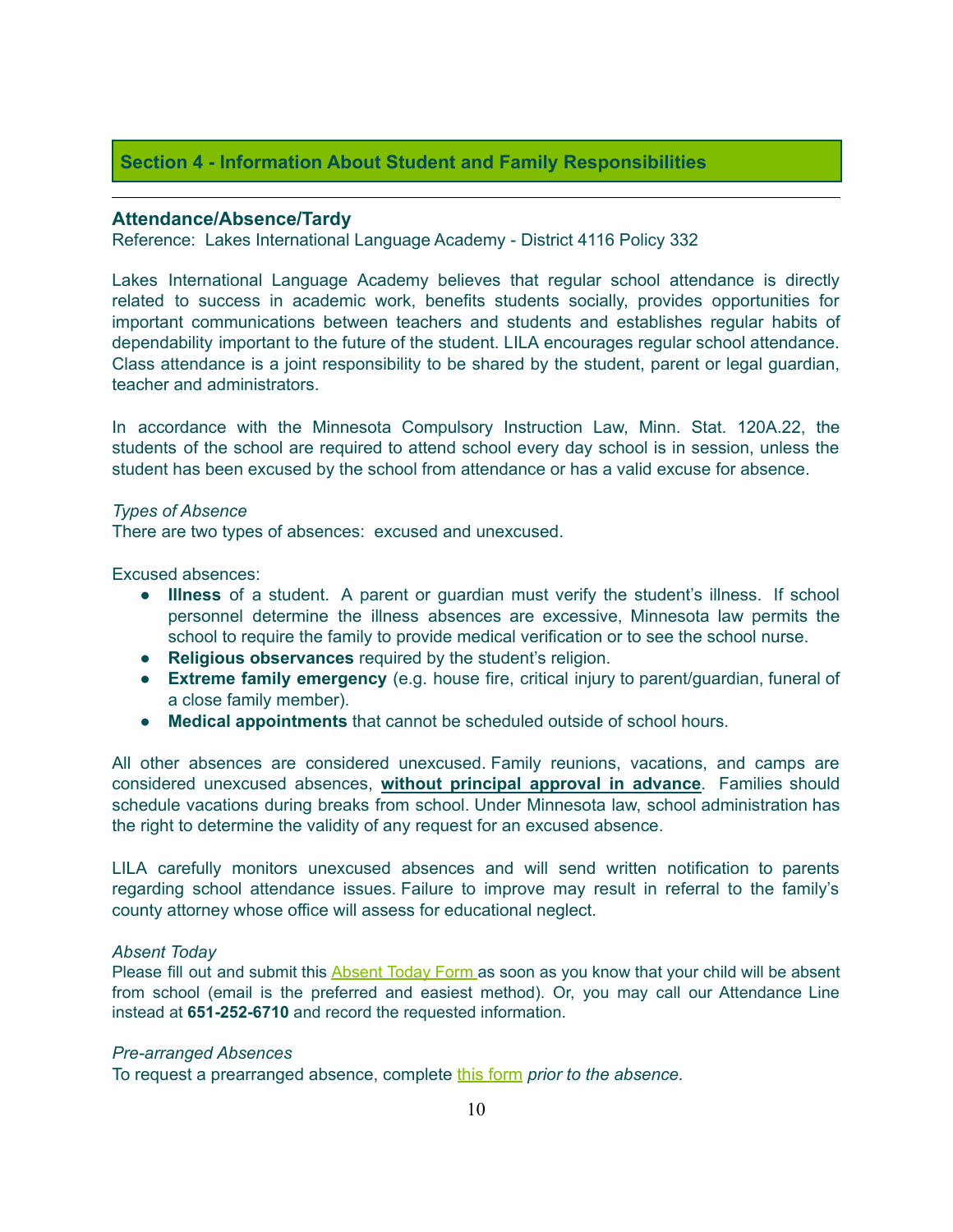#### *Tardy Arrivals and Early Dismissals*

Lower School attendance is calculated in half days, AM and PM. Being in class on time is important to the child's transition from home to school each day. Being punctual for school helps kids to develop stronger relationships, be involved in learning from the beginning of the day and to keep up academically. The same goes for early dismissal. Students who are in class until the end of the day are not rushed to get their belongings, they are engaged in learning until the teacher has finished and they have the opportunity to get everything they need without interrupting the learning of the other students.

To see the complete Student Attendance Policy 332, refer to the district webpage.

#### **Age Requirement**

Reference: Lakes International Language Academy - District 4116 Board Policy 142

Minnesota State Statutes require that kindergartners be five years old on or before September 1 of their kindergarten year. Requests for early entrance are handled by the district, with procedures for testing to determine if a child is developmentally and emotionally ready for school. For more information, contact the front office at 651.464.0771 for early admit procedures and deadlines.

To see the complete Early Entrance Procedures Policy 142, refer to the district webpage.

#### **Bikes**

Students who wish to ride their bike to and from school must have a signed waiver on file. All students riding a bike MUST wear a proper helmet and have a lock for their bike.

#### **Bullying Prohibition**

Reference: Lakes International Language Academy - District 4116 Board Policy 302

Lakes International Language Academy's Anti-Bullying Policy 302 complies with the requirements of the Safe and Supportive Schools act, MN Statutes 121a.031. This policy assists the district in its goal of preventing and responding to acts of bullying, intimidation, violence, and other prohibited conduct.

Bullying means: repeated intimidating, threatening, abusive, or harming conduct that substantially interferes with a student's educational opportunities or performance, ability to participate in school functions or activities or receive school benefits, services or privileges. This includes cyberbullying which is the use of technology or other electronic communication transmitted through a computer, cell phone or other electronic device to bully.

No teacher, administrator or other employee of the school district will knowingly permit, condone or tolerate bullying. The school district will investigate complaints of bullying by students and take appropriate action against any student who is found to have violated this policy.

To see the complete Anti-Bullying Policy 302, refer to the district webpage.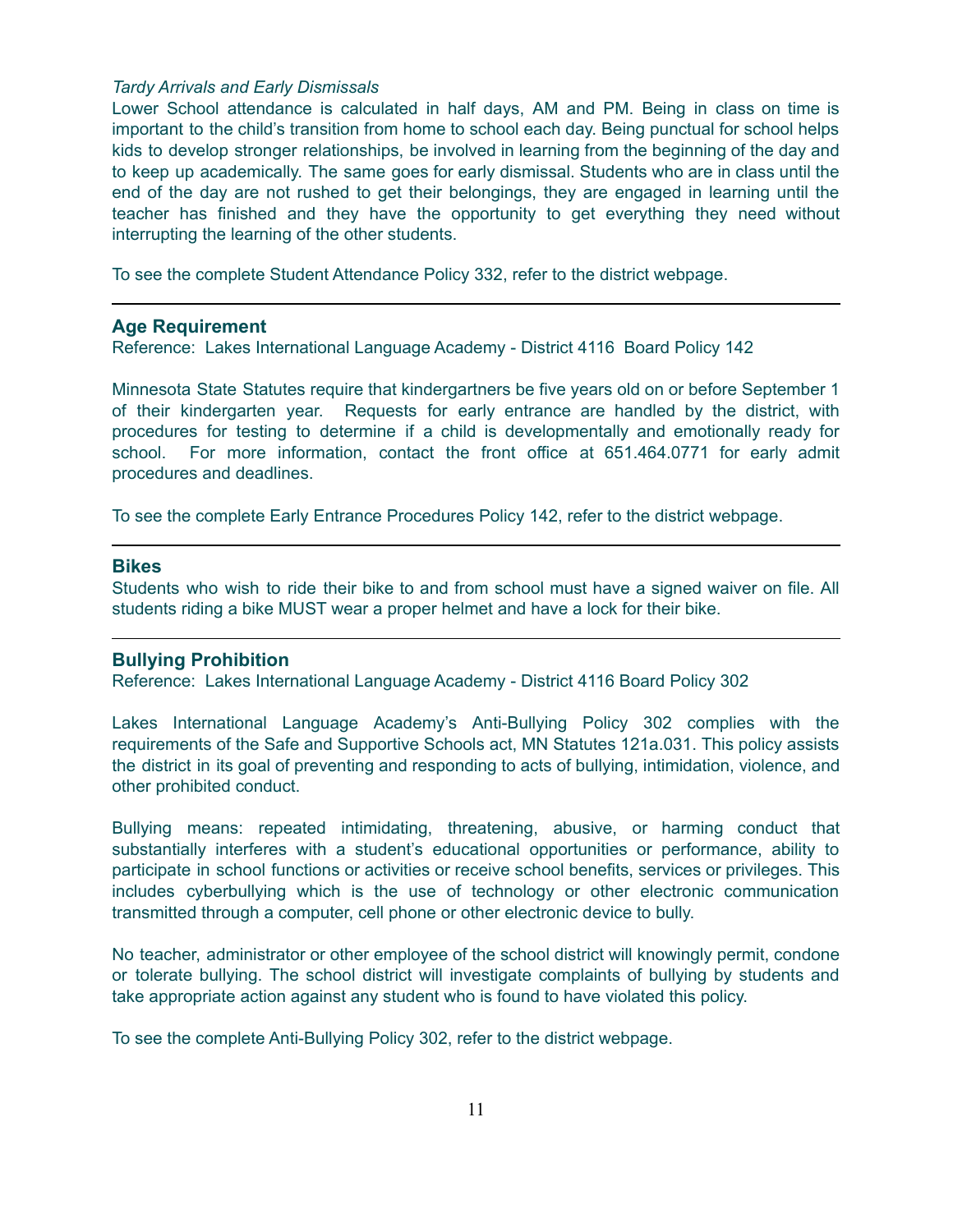# **Bus Transportation**

Reference: Lakes International Language Academy - District 4116 Board Policy 328

This option is available for students living within the Forest Lake School District #831 busing area. Lakes International Language Academy uses Forest Lake Area Schools District 831 bus transportation and all students will be subject to their policy.

To see the complete Transportation Policy 328, refer to the district webpage.

# **Change in Family Status/Residence and/or Telephone Numbers**

You are asked to inform the school immediately of any changes in your family status. This might include change of residence, telephone number (home, work, or emergency), email address, or parent's change of marital status. Please give advance notice if the change requires a change in bus transportation. All of this information is necessary for our records in case of emergency and is kept confidential.

# **Computer Access and Internet Use**

Reference: Lakes International Language Academy - District 4116 Board Policy 316

LILA has set forth rules and guidelines for acceptable use of and access to the district computer systems and the Internet.

The use and access to the school district computer systems and internet is a privilege, not a right. Use of the district computer system and Internet access shall be consistent with the mission, core values and instructional program of the school district. The school district may inspect**,** copy, store or remove any information or files created, stored, processed or communicated by or through its computers and networks without further notice to users.

All users are notified of the school policies relating to Internet use. User's internet use is subject to compliance with school policies.

LILA has limited liability relative to:

- Information stored on school storage devices, hard drives or servers.
- Information retrieved through school computers, networks or online resources.
- Personal property used to access school computers, networks or online resources.
- Unauthorized financial obligations resulting from use of school resources/accounts to access the Internet.
- A description of the privacy rights and limitations of school sponsored/managed Internet accounts.

LILA notifies users that:

- Even though the school may use technical means to limit student Internet access, these limits do not provide a foolproof means for enforcing the provisions of this acceptable use policy.
- Goods and services can be purchased over the Internet that could potentially result in unwanted financial obligations and that any financial obligation incurred by a student through the Internet is the sole responsibility of the student and/or the student's parents/guardians.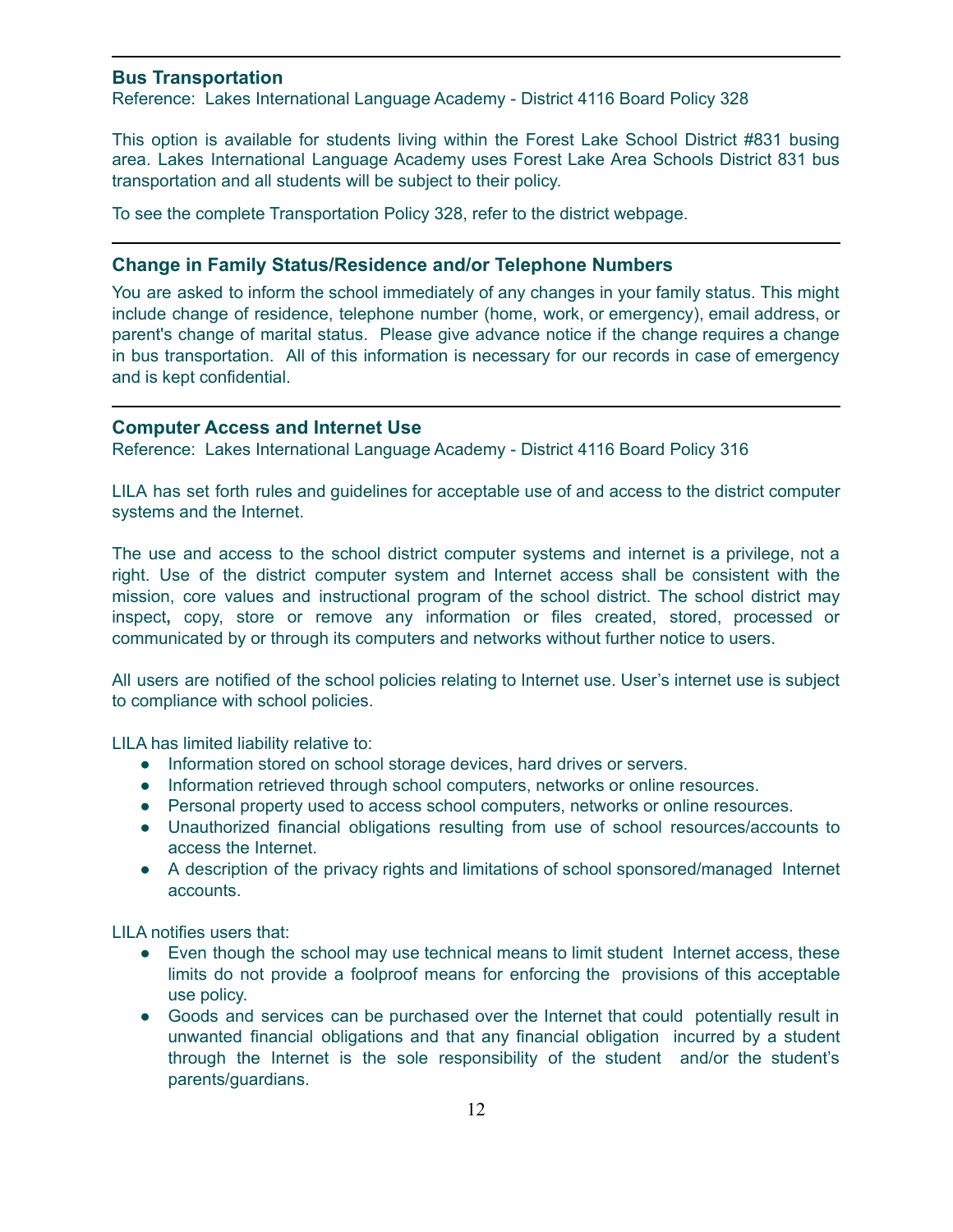- The collection, creation, reception, maintenance and dissemination of data via the Internet, including electronic communications, is governed by the Public and Private Personnel Data policy and Use of Student Records policy.
- Should the user violate the School's acceptable use policy, user privileges may be revoked, school disciplinary action and/or appropriate legal action may be taken.
- All provisions of the acceptable use policy are subordinate to local, state and federal laws.

To see the complete Internet and Acceptable Use Safety Policy 316, refer to the district webpage.

#### **Directory Information**

Reference: Lakes International Language Academy - District 4116 Board Policy 330

Directory information at LILA generally means information contained in the education records of a student that generally would not be considered harmful or an invasion of privacy if disclosed. Directory information shall include:

- Student's name
- Address
- Height and weights of athletic team members
- Participation in officially recognized activities and sports
- Awards received
- Videos and photographs of students in school and at school activities
- Last known addresses and telephone numbers of alumni
- Year of LILA graduation, and other similar information.

Directory information does not include identifying information on a student's religion, race, color, social position, nationality or date of birth.

This information will be public information that the district may disclose from student records without consent. In order to make the directory information listed above "private", the parent/guardian must make a written request to the principal by October 1 of each year.

To see the complete Use of Student Data Policy 330, refer to the district webpage.

#### **Dress Code**

Reference: Lakes International Language Academy - District 4116 Board Policy 358

The primary responsibility for a student's attire resides with the student and parents or guardians. The school district and individual schools are responsible for seeing that student attire does not interfere with the health or safety of any student, and that student attire does not contribute to a hostile or intimidating atmosphere for any student.

Students will engage in many activities during the school day. During the winter months, students go outside almost every day. Be certain that you send your child to school in clothes that are comfortable, warm, properly fitted, and suitable for the extreme weather conditions. Please keep the following guidelines in mind: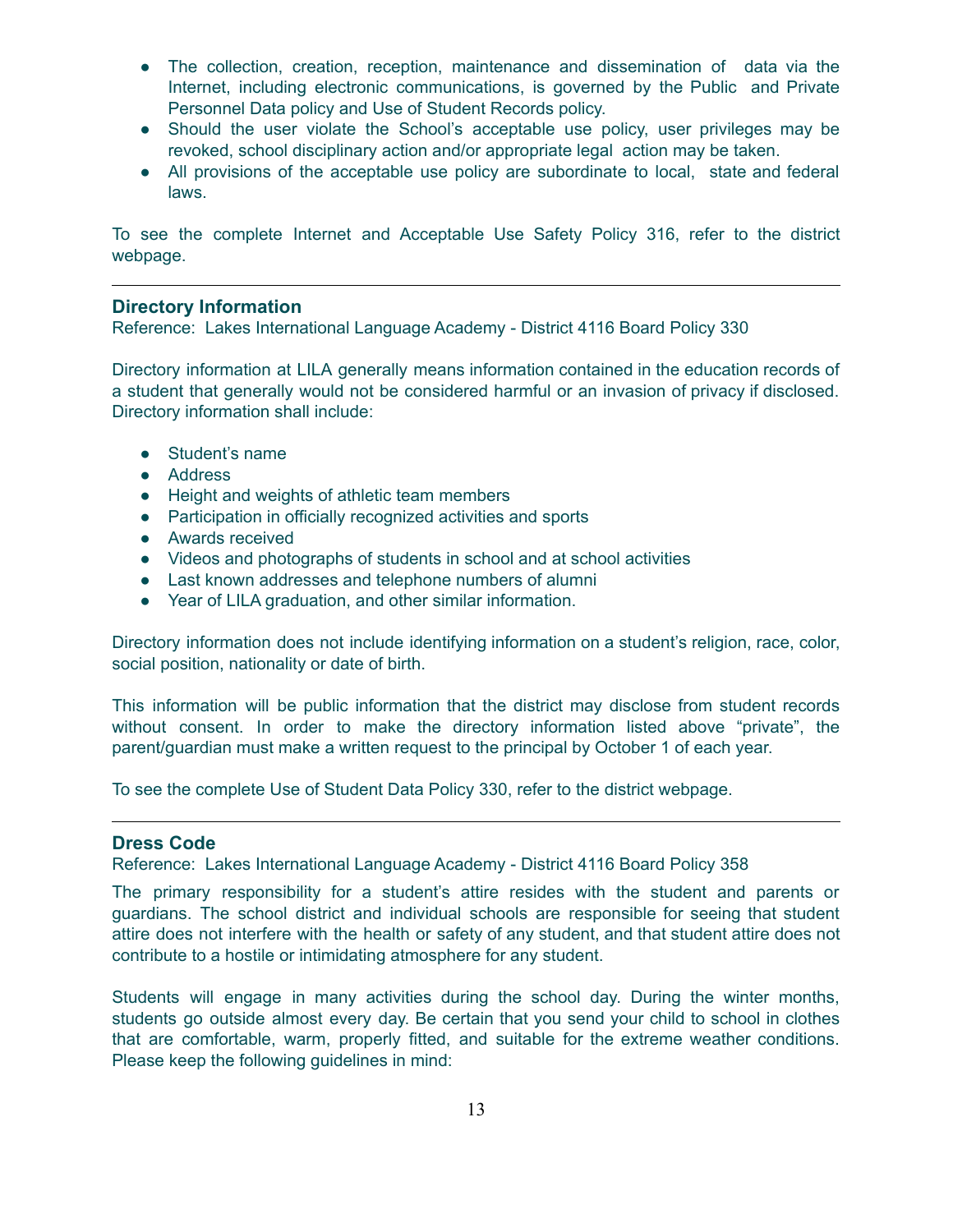- During cold weather, we EXPECT students to wear hats, mittens or gloves, coats, and boots to go outside for recess and environmental science class. **All outer clothing should be clearly labeled with the student's name.**
- Boots and other outdoor footwear are not to be worn during the school day. Children should have a pair of indoor shoes available at school.

To see the complete Dress Code Policy 358 refer to the district webpage.

#### **Drug-Free / Tobacco-Free Environment**

Reference: Lakes International Language Academy - District 4116 Board Policy 102, 304, 324

The purpose of these policies is to maintain a safe and healthful environment for LILA employees and students by prohibiting the use of alcohol, tobacco, toxic substances and controlled substances without a physician prescription.

To see the complete Drug-Free Workplace Policy 102, Chemical Use and Abuse Policy 304 and Smoke and Tobacco Free Environment Policy 324, refer to the district webpage.

# **Emergency Contacts**

In the event of an emergency, we will refer to the authorized emergency contact information provided in enrollment paperwork. If a child becomes ill or injured in school, parents will be contacted first. If the school is unable to contact the parents, then an authorized alternate person will be called.

Please ensure all contact information is current in Infinite Campus.

#### **Emergency Management**

Reference: Lakes International Language Academy - District 4116 Board Policy 512

In crisis situations, it is critical that students, staff, and the public are protected and that school activities are continued with the least amount of disruption. LILA's Emergency Plan provide key information on whom to call and recommendations on what to do if a crisis should occur.

The Emergency Plan provides guidelines, instruction, and a process in dealing with a range of crisis situations which may interrupt the normal operation of school. This plan provides a process to deal with any situation that has the potential to result in physical injury to one or more students, staff, or community members. The Plan provides information about what Lakes International Language Academy (LILA) personnel will do to prevent and manage crises and to minimize their impact on our school community.

#### Fire Drills

Students will be instructed on proper evacuation procedures. Fire drills will be conducted five times a year. When the signal is given, everyone must clear the building quietly and as quickly as possible along the designated routes made for each classroom. The routes are posted in each of the classrooms. Students remain with their teacher until the all-clear signal is given.

Lockdown/Lockout Drills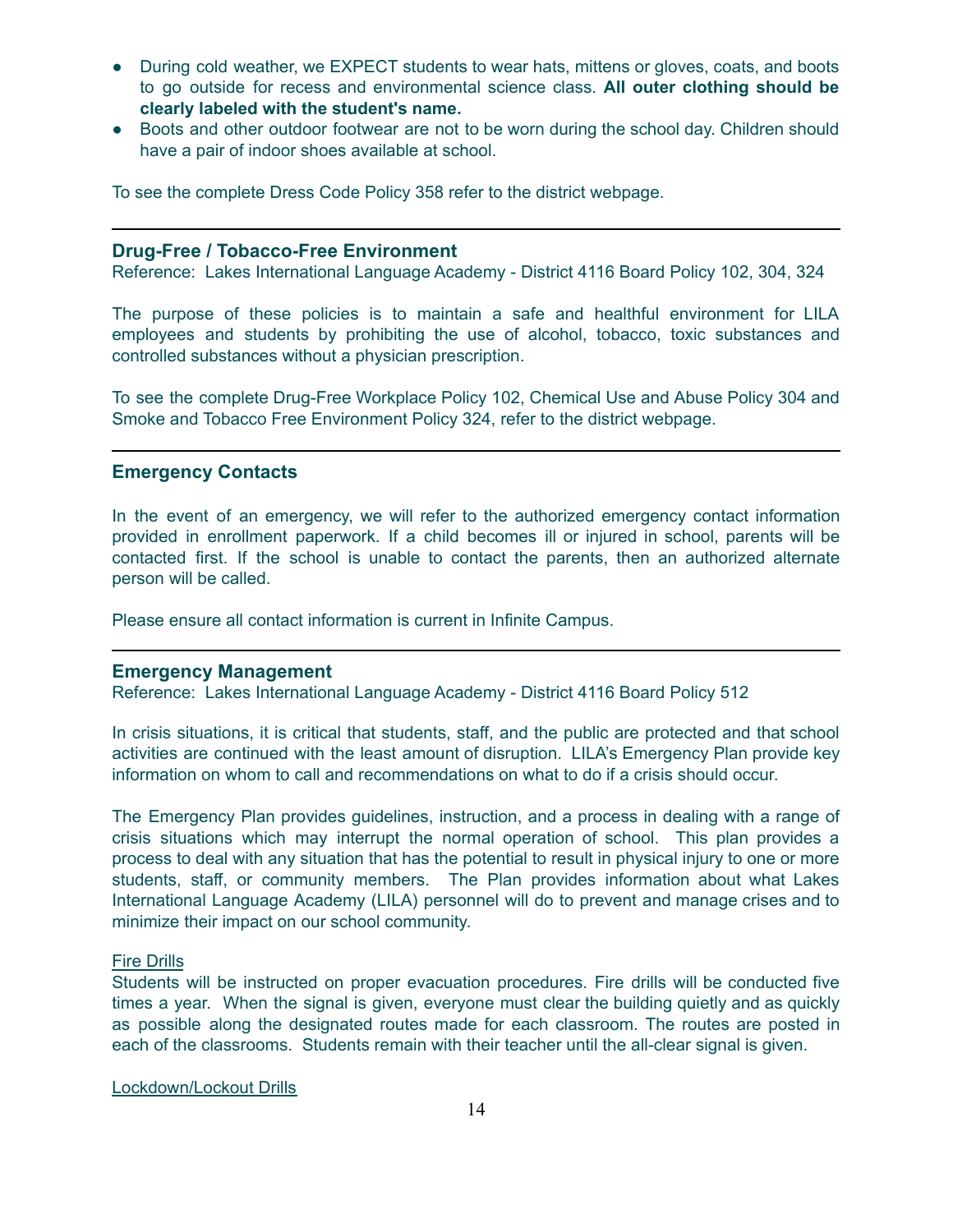Safety drills will be conducted to prepare students in case of threats both inside and outside the building.

#### Severe Weather

A tornado drill will be conducted during the Severe Weather Awareness Week.

To see the complete Crisis Management Policy 512, refer to the district webpage.

# **Explorer Club School Age Childcare**

We offer before and after school childcare (also during many non-school days) through Explorer Club. We provide a multiage, inclusive environment for all children. The program gives children time to socialize, develop skills, work on special projects and participate in relaxing activities. Because every child has special and unique needs, we strive to work with families to create an atmosphere that encourages growth. The partnership between parents, child, school and staff is key to our success.

Hours are 6:00-7:30 AM and 2:10-6:00 PM. This is a fee-based program. For information about fees, financial assistance, or enrollment, go to www.mylila.org

#### **Field Trips**

Reference: Lakes International Language Academy - District 4116 Board Policy 340

Most classrooms take field trips each year. These trips either tie directly to the curriculum at the grade level or provide enrichment. All necessary arrangements, plans, and precautions will be taken for the care and supervision of the students during field trips and parents/guardians will be notified before each field trip takes place. It is the responsibility of the parent/guardian to notify the school immediately if you do not want your child to attend a particular field trip. Students who do not attend the field trip are still expected to attend school. Teachers will provide an alternate learning experience for those who do not attend the field trip. Students who stay home will be considered unexcused.

Teachers will send notifications to student's parents or guardians indicating an upcoming field trip. Field trip donations are requested, but not required for participation. Donation payment or request for scholarship is considered permission to participate. In the event that neither is received, the student will not be allowed to participate in the field trip.

To see the complete Field Trip Policy 340, refer to the district webpage.

#### **Harassment and Violence**

Reference: Lakes International Language Academy - District 4116 Board Policy 312

It is LILA's policy to maintain learning and working environments that are free from sexual, racial and religious harassment and violence. The school district prohibits any form of sexual, racial, and religious harassment and violence.

It shall be a violation of this policy for any pupil, teacher, administrator or other school personnel of the school district to harass a pupil, teacher, administrator or other school personnel through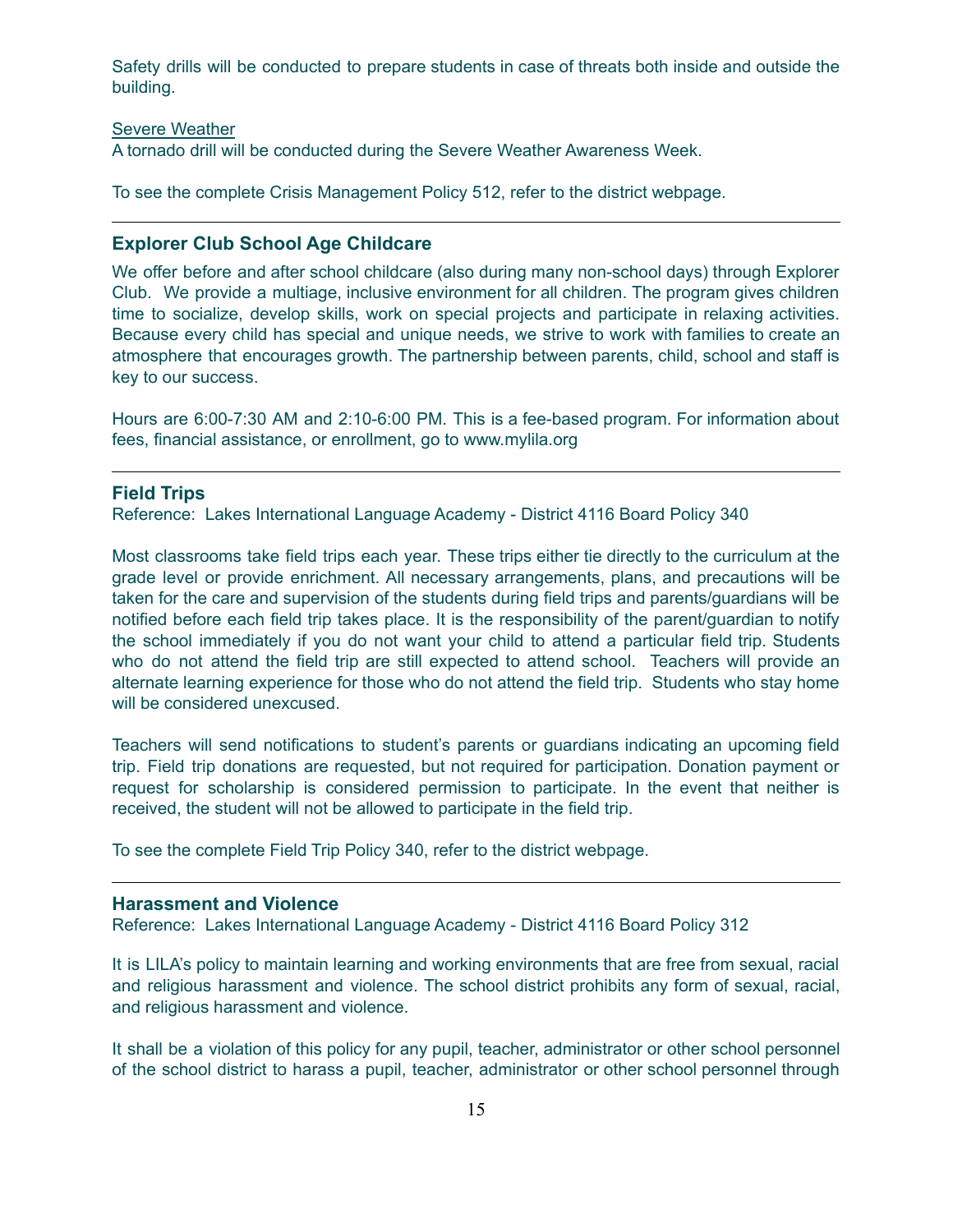conduct or communication of a sexual nature or regarding race and religion as defined by this policy. (For purposes of this policy, school personnel include school board members, school employees, agents, volunteers, contractors or persons subject to the supervision and control of the district.)

It shall be a violation of this policy for any pupil, teacher, administrator or other school personnel of the school district to inflict, threaten to inflict, or attempt to inflict sexual, racial, or religious violence upon any pupil, teacher, administrator or other school personnel.

To see the complete Harassment and Violence Policy 302, refer to the district webpage.

#### **Hazing Prohibition**

Reference: Lakes International Language Academy - District 4116 Board Policy 314

The purpose of this policy is to maintain a safe learning environment for students and staff that is free from hazing. Hazing activities of any type are inconsistent with the educational goals of the school district and are prohibited at all times.

To see the complete Hazing Prohibition Policy 340, refer to the district webpage.

#### **Health Services**

Reference: Lakes International Language Academy - District 4116 Board Policy 344

The school health office can be reached by calling 651.464.0771. A licensed school nurse and supervised LPN provide health services, including health counseling, education, and screenings for students.

# **Accidents/Injuries**

Parents will be notified of accidents/injuries as soon as possible. If emergency treatment is needed and we cannot contact you, we will attempt to reach your emergency contacts, if provided,or call 911.

#### **Immunizations**

State law requires children to show evidence of completion or exemption of immunizations before they enter school. Requirements for immunizations can be obtained from the health office.

### **Student Medications**

- The Health office must be informed of students taking any medication at school.
- Our guidelines follow those set by the State Department for the administration of medication.
- Giving medication in unmarked bottles or envelopes violates any medical code of ethics.
- The administration of medication to students shall be done only in exceptional circumstances wherein the child's health may be jeopardized without it.
- Prescription medication may be given at school. Medications must come in the original container correctly labeled by the pharmacist or doctor. The pharmacist will give you two prescription bottles upon request. Medication authorization forms are available in the nurse's office or on our school website in the health section under the parent tab.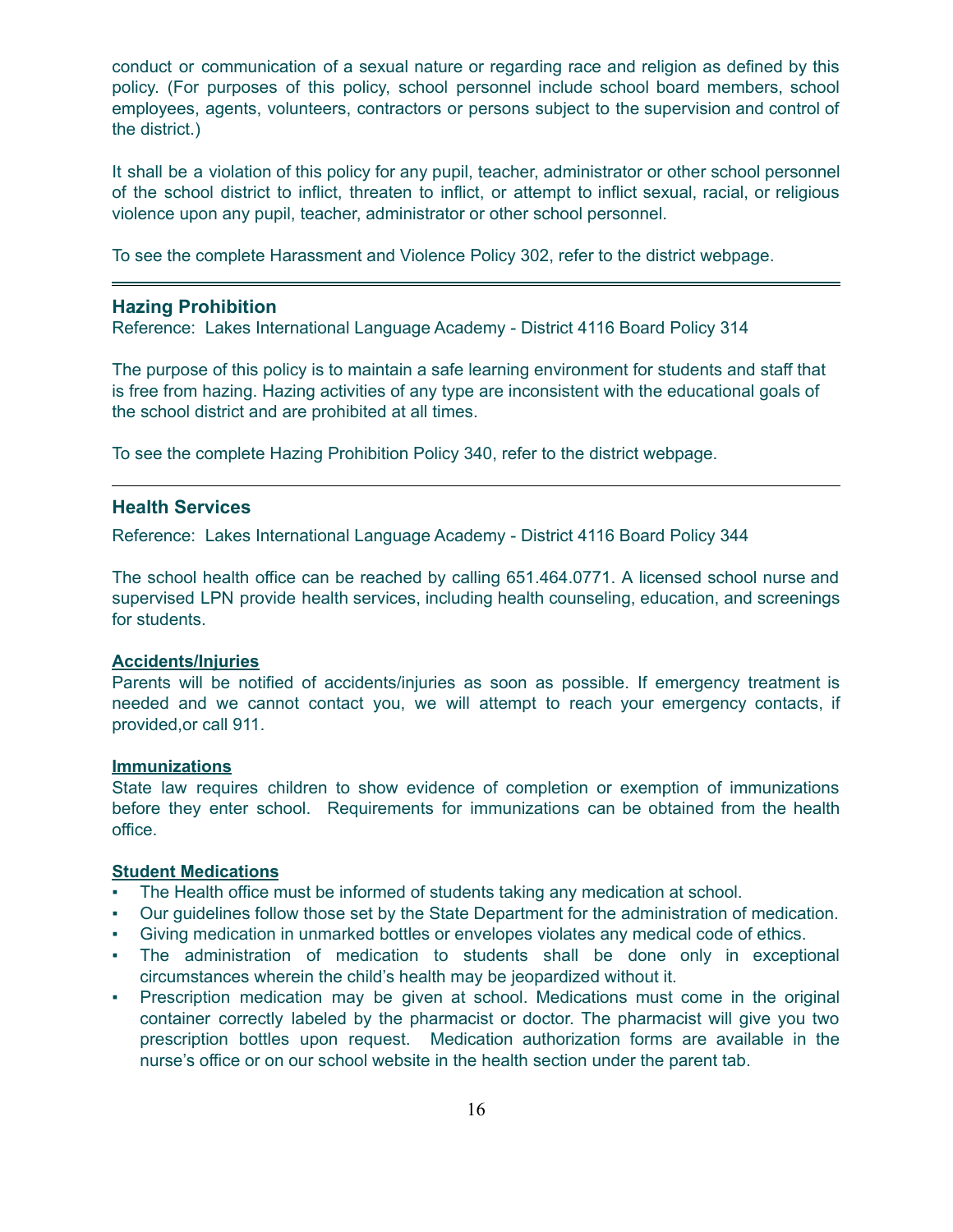- If medication is to be given no more than three times daily, please arrange to give it at home (before school, after school, and before bedtime) unless specifically indicated otherwise by the physician.
- Over-the-counter medication, including acetaminophen and ibuprofen may be given when accompanied by a note from the parent/guardian for up to 10 days and then will require authorization by the physician. Over the counter medication must be in the original container with printed instructions on the bottle or box. Cough drops may be given when accompanied by a note from the parent/guardian. For more detailed information please see our Medication Administration policy on our school website in the student section of the School Policies.

#### **When to keep your child home**

The following information is intended to help with this decision.

- If your student has a fever of 100 degrees or more, they should stay home for 24 hours after the temperature returns to normal without the aid of a fever-reducing medication.
- If your student has vomited or had diarrhea, they should stay home until 24 hours after the last episode without the aid of an anti-emetic or anti-diarrheal medication.
- If your student has had a rash that may be disease-related or the cause is unknown, check with the family health care provider before sending your student back to school.
- If your student has any symptoms of a communicable disease such as; head lice, chicken pox, measles, pink eye, ringworm, fifth disease, etc., we suggest you contact your family physician for verification of disease. The school health office needs to be informed of any communicable disease and we will inform you of the school's policy and procedure for the specific disease.

# **Illness at School**

The health office will notify the parent/guardian or the next person on the emergency form when your student becomes ill or is injured at school. The following are some reasons the health office may contact a parent/guardian:

- If your student has a fever of 100 degrees or more.
- If your student has vomited or has diarrhea.
- If your student has any symptoms of a communicable disease such as head lice, chicken pox, measles, fifth disease, etc.
- Any time there are health concerns or injuries that necessitate a phone call or parent letter.

To see the complete Administering Medication 344, refer to the district webpage.

# **Homebound Instruction**

Homebound instruction may be made available to students who are chronically ill or are expected to be absent from school more than 15 days due to a serious illness or accident. A physician's authorization is necessary to coordinate the student's educational program with medical treatment. Please contact the school nurse if your student has a diagnosed medical condition that prevents regular school attendance.

# **Leaving School**

There are times when it is necessary for a child to leave school early for an appointment. When possible, please schedule those appointments either before or after school, or on the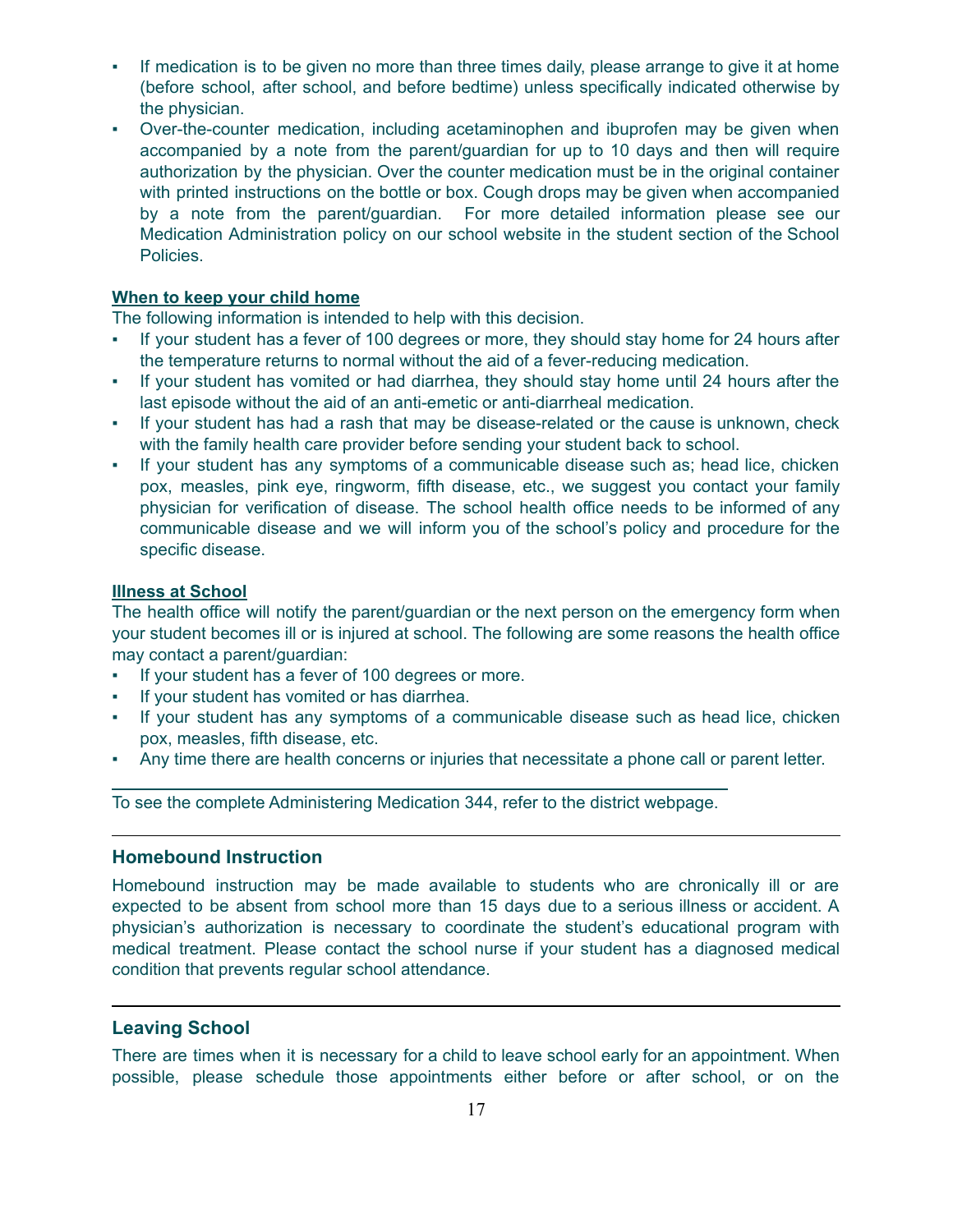non-school days. When it is necessary for your child to be excused during school hours, please complete a pre-arranged absence request form.

Elementary children are not allowed to leave the school grounds for ANY REASON from the time of their arrival through dismissal without an authorized adult.

#### **Library**

This central area of our school serves as the resource for our print and non-print materials. Books, computers, videos and other learning aids are located here. Library materials may be checked out for one week. Payment will be requested for lost materials. Your assistance in ensuring books are returned on due dates will keep our library circulation efficient.

# **Lost and Found**

Elementary children frequently misplace clothing or items brought to school. **Please put your child's name on everything your child brings to school.** A "LOST AND FOUND" collection is kept in the building. Parents and students are welcome to check the collection anytime. Periodically during the school year we will donate unclaimed items to a local charity.

# **Lunch/Breakfast Programs**

#### **Breakfast and Lunch**

We are pleased to be able to offer meals at no cost to families for the entire 2021 – 2022 school year!

#### PLEASE Apply for Educational Benefits

Even though meals are free through June 2022, all families are encouraged to complete an Application for Educational Benefits, often referred to as the free and reduced-price meal form. You can complete the [application](https://forestlakeschoolfs.com/index.php?sid=1604151650082571&page=lunchapps) online or you may request a paper copy. You can fill out a new form any time your family's income changes.

This form not only determines benefits for students and families such as no-cost meals at school, but also provides discounts and scholarships for a range of education-related expenses such as child care, field trips, and activities.

It also impacts your school's funding and the district's budget including state and federal dollars that allow us to provide the best education possible for our students. The results of these applications are crucial to our school and district funding.

Complete an [application](https://forestlakeschoolfs.com/index.php?sid=1604151650082571&page=lunchapps) online today.

#### **Home Lunch**

Students may bring their own lunch to school. A carton of milk costs 50¢. Please make sure that your child's name is on their lunch box and thermos. We ask that no soda-type beverages be sent with lunch. We are not able to warm up items brought from home. Students are not allowed to share food with others. Please do not send extra items.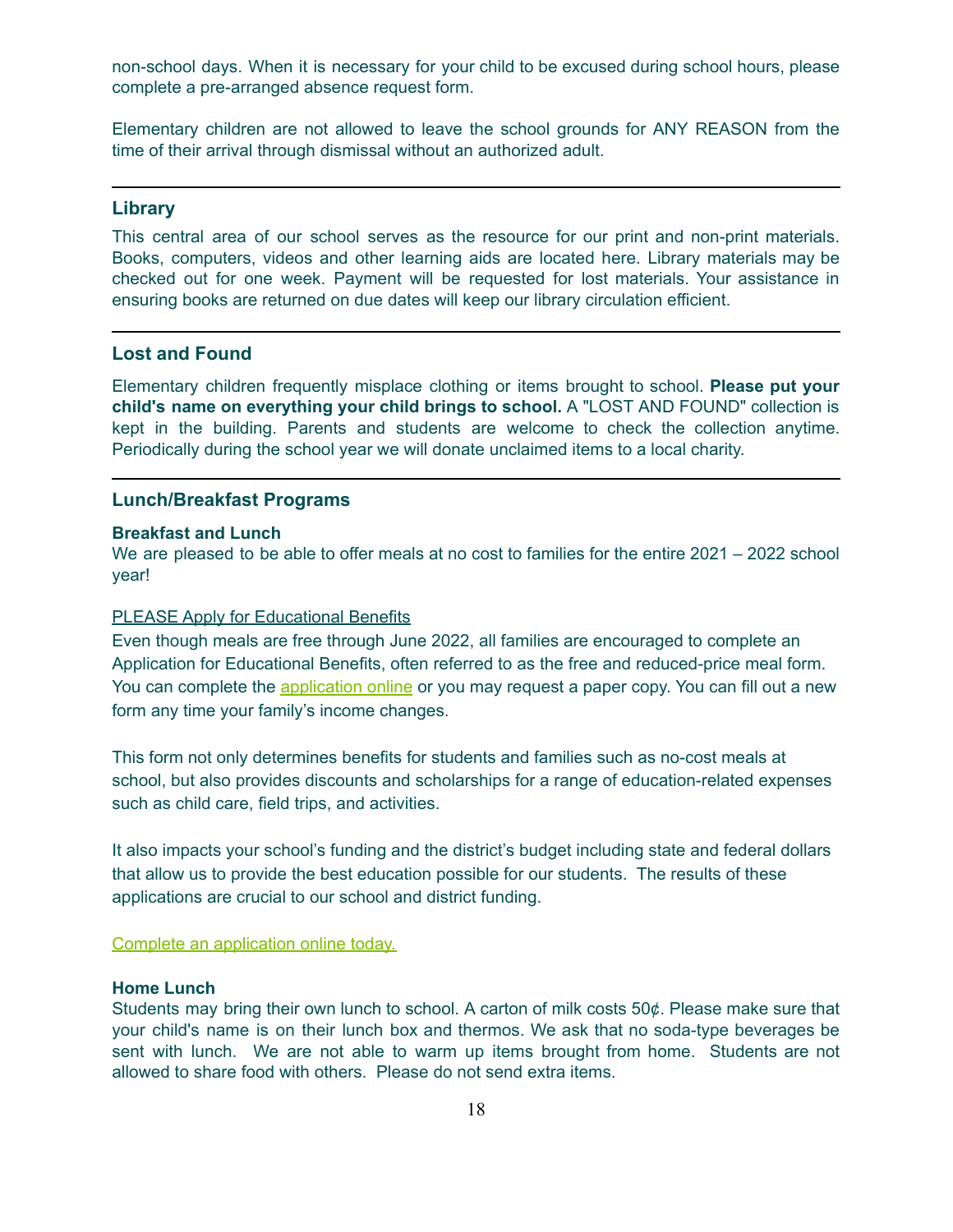#### **Joining Your Child for Lunch**

Parents may join their child for lunch. Please complete our Lunch Visit Request Form.

# **Money and Sending Money to School**

As much as possible, we try to make all fees payable electronically through LILAPay, and strongly prefer that parents use electronic payments whenever possible.

To ensure that money you send to school arrives at the proper destination, always send it in a sealed envelope. Label the envelope with your child's name, the amount, and teachers' name. If at all possible, checks are preferable to cash. Checks should include your name, address, phone and driver's license number. If your check is returned, it may be represented electronically. You authorize service charges and processing fees, as permitted by state law, to be debited from the same account by paper draft or electronically at our option.

# **Newsletter –** *LILA Lower School Life*

The *LILA Lower School Life* is an electronic newsletter sent to email inboxes every Monday morning. It brings information of interest and value to you and your child. The newsletter includes reminders of important school dates, notes from the principal, LILA PTO information, and youth programs. Let us know if you have suggestions, or are not receiving the newsletter. The newsletter will include items that may add to or modify information contained in this handbook.

#### **Non-Discrimination and Equal Opportunity**

Reference: Lakes International Language Academy - District 4116 Board Policy 306 and 310

It is the policy of the school district not to discriminate against students or qualified employees on the basis of race, color, creed, religion, gender, national origin, age, marital status, disabilities, familial status, status with regard to public assistance or sexual orientation in its education programs or employment policies and practices as required by state and federal law.

The district will provide equal educational opportunity for all learners and will identify, evaluate, and provide an appropriate public education to learners who are disabled within the definition of Section 504.

The school district will provide a means for the prompt and equitable resolution of complaints alleging discrimination or any action prohibited by district policy or state and federal law.

To see the complete Student Disability Nondiscrimination under Section 504 Policy 306 and Equal Educational Opportunity Policy 310, refer to the district webpage.

#### **Non-School Items / Personal Property**

There is no reason to bring any articles to school or on the bus that do not pertain to a school activity. Such articles may interfere with learning. These articles include, but are not limited to the following items: game systems, radios, roller blades, trading cards, toys, skateboards, laser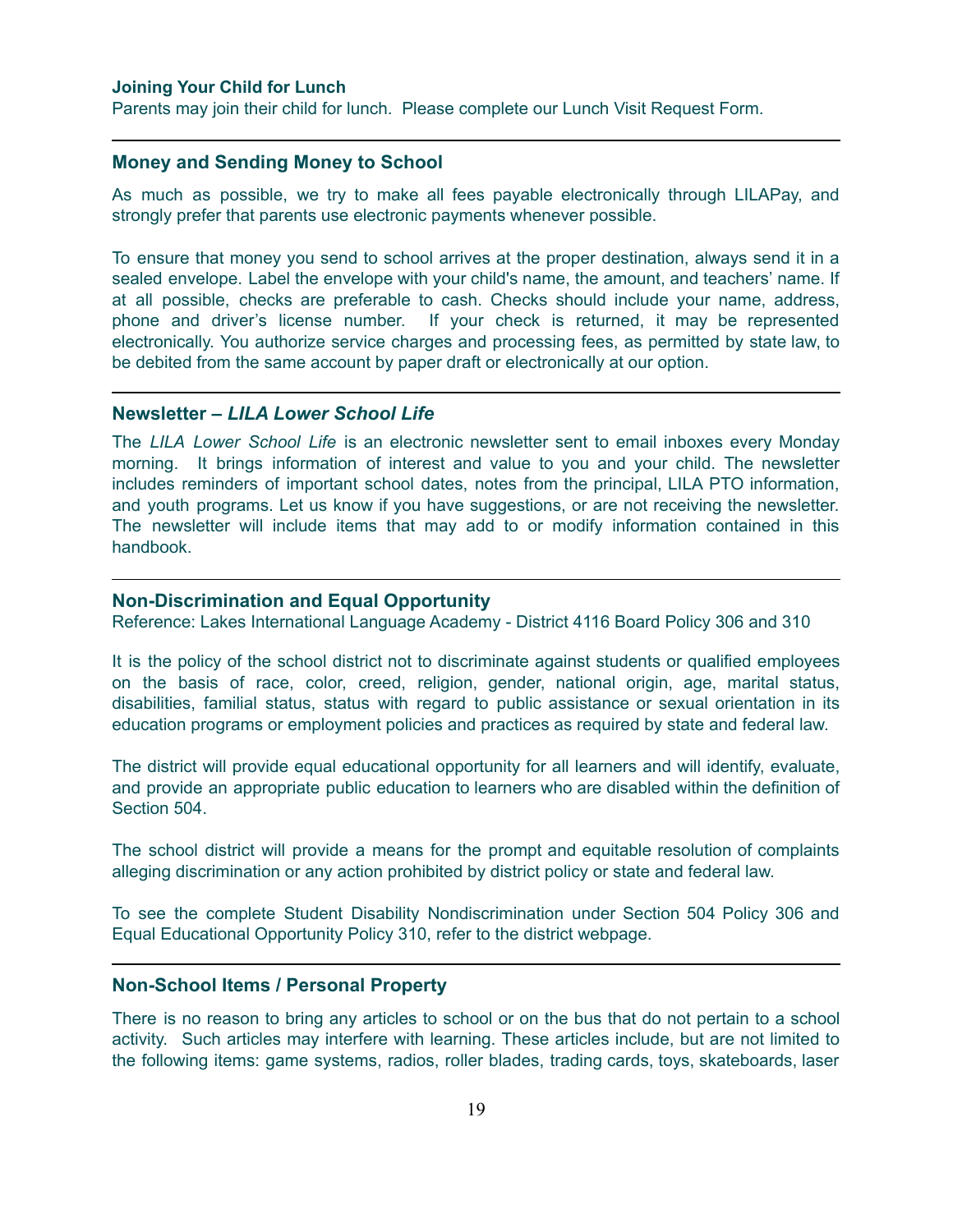pens, headsets,perfume, footballs, basketballs, or balls of any type. Such items may be confiscated and will be returned to the parent/guardian.

If students bring cell phones, they must be kept in backpacks or turned in to their teacher. Cell phones must be turned off or placed on silent. Students are not allowed to use cell phones during the school day.

The school is not responsible for lost, broken or stolen items.

# **Peanut Aware Environment**

LILA is a peanut-aware environment. We have a number of students in our school with peanut allergies that can include great danger of significant health issues related to ingesting, inhaling, or having contact with anything containing peanuts. At LILA we treat each student's allergy individually and adopt plans that emphasize continued vigilance. School staff are trained to understand and accommodate student needs. It is our intent to provide a safe environment for all students.

What does this mean for our school?

- Our cafeteria is a peanut-aware environment with all menu items.
- Nutrition services make ingredient lists available; however, there is no guarantee of the absence of major food allergens in menu items. In accordance with the Food Allergen Labeling and Consumer Protection Act, major allergens are identified on food labels. Food manufacturers are not required to declare these same allergenic ingredients that may be introduced through cross contact.
- We use one of the lunchroom tables for students with peanut and tree nut allergies during lunch.
- Any food sent in to share for snack or special celebrations should be pre-packaged and contain an ingredient label. Please give these items to your child's teacher for distribution.
- Please instruct your child to not share food with other classmates both in the classroom and cafeteria.

If you have questions or concerns, please contact the school nurse or cafeteria manager.

#### **Pledge of Allegiance**

Reference: Lakes International Language Academy - District 4116 Policy 334

By law, schools are required to recite the Pledge of Allegiance at least once a week. Students will be allowed to opt out. Parents/guardians are required to send a note to their child's teacher if they do not want their child to recite the Pledge of Allegiance.

To see the complete Pledge of Allegiance Policy 334, refer to the district webpage.

#### **Recess and the Weather**

Students will be outside for 25 minutes of supervised recess each day. Please dress your child with this in mind throughout the school year. On rainy or extremely cold days the students will stay inside for recess. In winter, we use the National Weather Service recommendations for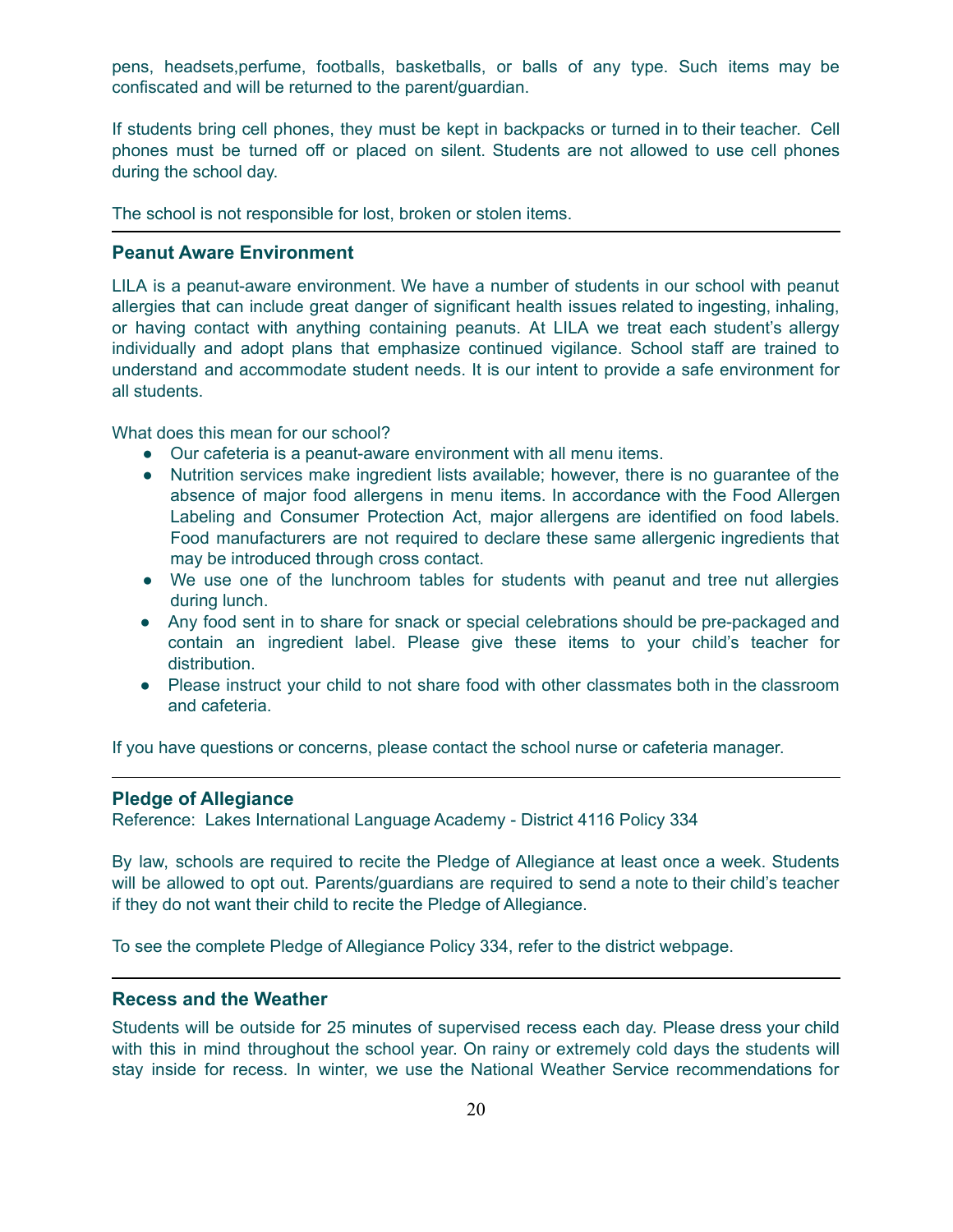wind chill to determine if students should go outside for recess. *Generally* when the temperature at recess time is below 0 degrees Fahrenheit or the wind chill is -5 degrees Fahrenheit students will remain indoors.

A doctor's note must be received in order for a child to have indoor recess for any other reason.

#### **Religion in the Schools**

Reference: Lakes International Language Academy - District 4116 Policy 144

Lakes International Language Academy (the "School") to support a climate of academic freedom in which ideas, including those associated with religion, can be discussed in an objective way, for their educational value, with emphasis on their impact on history, literature, art, music, science, ethics, and social institutions.

LILA's policy describes rights and responsibilities, religion in the curriculum, andholiday programs and observances.

To see the complete Religion in the Schools Policy 144, refer to the district webpage.

#### **Report Cards**

Report cards and conferences are two of the traditional means of reporting progress of students to their parents/guardians. At LILA, we emphasize the need for two-way communication throughout the school year. Report cards will be completed two times per year. Parents can view report cards through the Infinite Campus Portal.

# **School Closing (Bad Weather)**

Because LILA students ride Forest Lake District 831 buses, our school closes when Forest Lake Area Schools cancel. Any weather-related school cancellation announcement for the Forest Lake schools also applies to LILA. Cancellations usually occur by 5:30 AM.

When school is canceled, LILA sends automated phone calls, sends out an email, posts to Facebook and Twitter, and adds a notification to the website homepage at [www.mylila.org](http://www.mylila.org)

LILA students come from about 25 different zip codes, including western Wisconsin. The weather at your home in the morning may be different than the weather in Forest Lake. If your home district closes but LILA remains open, and you determine that it is not safe for your family to travel to and from school that day, please email or call the school before 7:50 AM to alert us and your student will be excused.

# **School Supplies**

Parents will receive a list of school supplies prior to the start of the new school year. If you find it difficult to purchase the required school supplies, please contact the school office for supplies that have been donated.

#### **Silent Dismissal**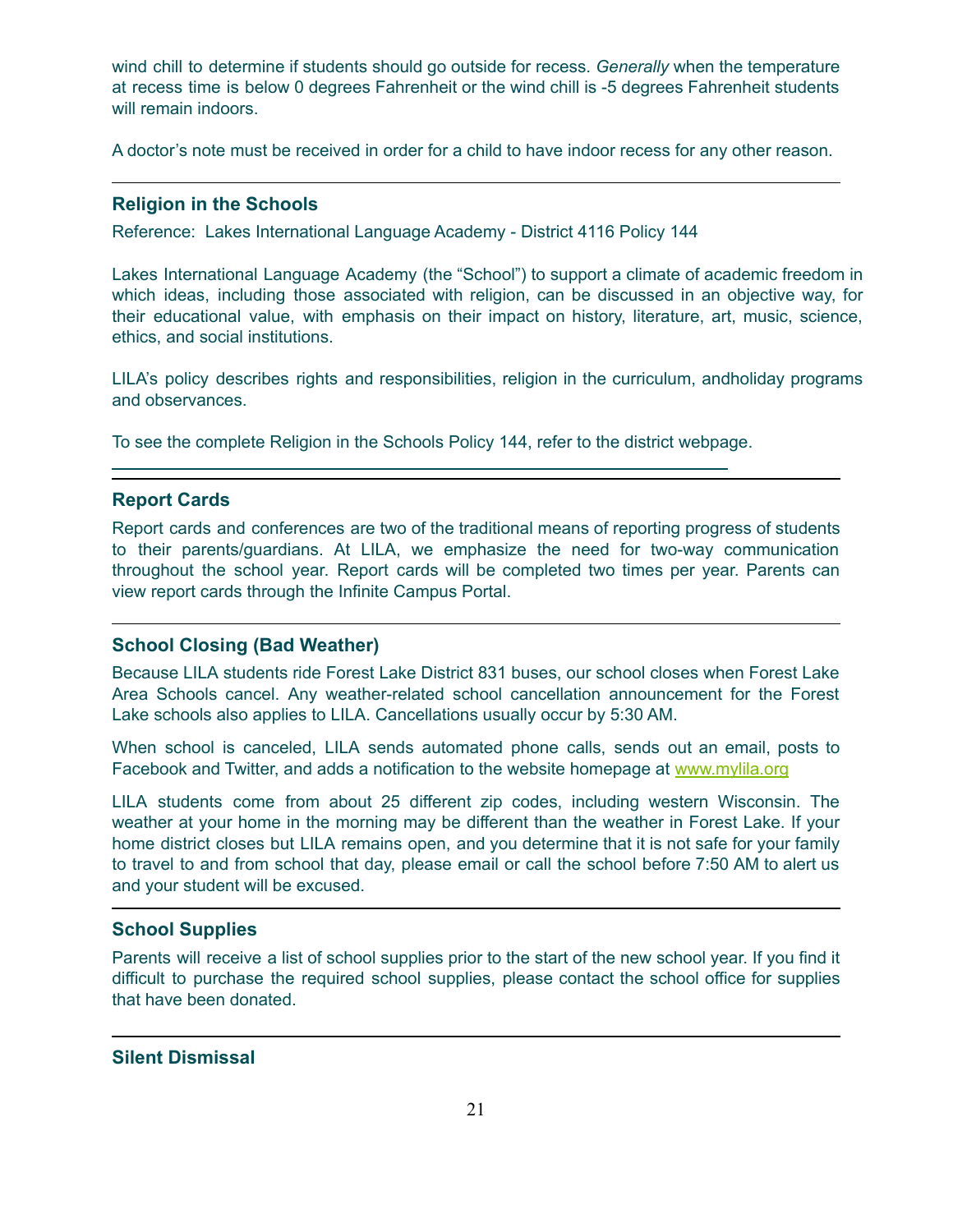Silent Dismissal is the online tool that parents use to tell the school how they want their children dismissed at the end of the day. This system is in alignment with our school's commitment to keeping students safe and improving the efficiency of dismissal. This means that every family must use the system to set where their children go at dismissal time. Families will receive information from our transportation coordinator regarding setting up and managing your Silent Dismissal account prior to the start of the school year.

# **Snacks and Celebration Treats**

There is a powerful link between quality nutrition and learning so healthy snacks and celebration treats are strongly encouraged at LILA. Snack time is part of the daily schedule - please send a healthy snack with your child each school day.

We like to celebrate milestones at LILA. Classroom teachers have many creative ways to recognize a student's birthday.

As a reminder, a healthy treat is recommended. If you choose to send a sweet treat, mini versions are best. Please provide any utensils, napkins, cups, plates, etc.that may be needed.

If you choose to send a treat, please follow these guidelines:

- All food items must be pre-packaged and be inclusive to any classroom community with strict adherence to the peanut/tree nut restrictions.
- Consider non-food items (e.g. pencils, stickers, etc.)

We do not allow distribution of party invitations at school.

#### **Student Discipline**

Reference: Lakes International Language Academy - District 4116 Board Policy 308

Learning best takes place in an orderly environment—one that is organized to encourage students' independence, cooperation and productivity. Students can best learn individual and collective responsibility and gain maturity if they are provided opportunities to exercise responsibility. This School Discipline policy is intended to communicate expectations regarding acceptable conduct in school in order to provide a positive learning environment for all students.

This policy shall apply to all LILA students during the regular school day, while using any form of school transportation, and while attending any school sponsored events or activities, regardless of whether they occur during the school day, before the school day, or after the school day, and regardless of whether they occur on or off school grounds.

This policy applies to any student whose conduct interferes with or obstructs the educational mission or operations of the school district or the safety or welfare of others.

#### **Student Code of Conduct**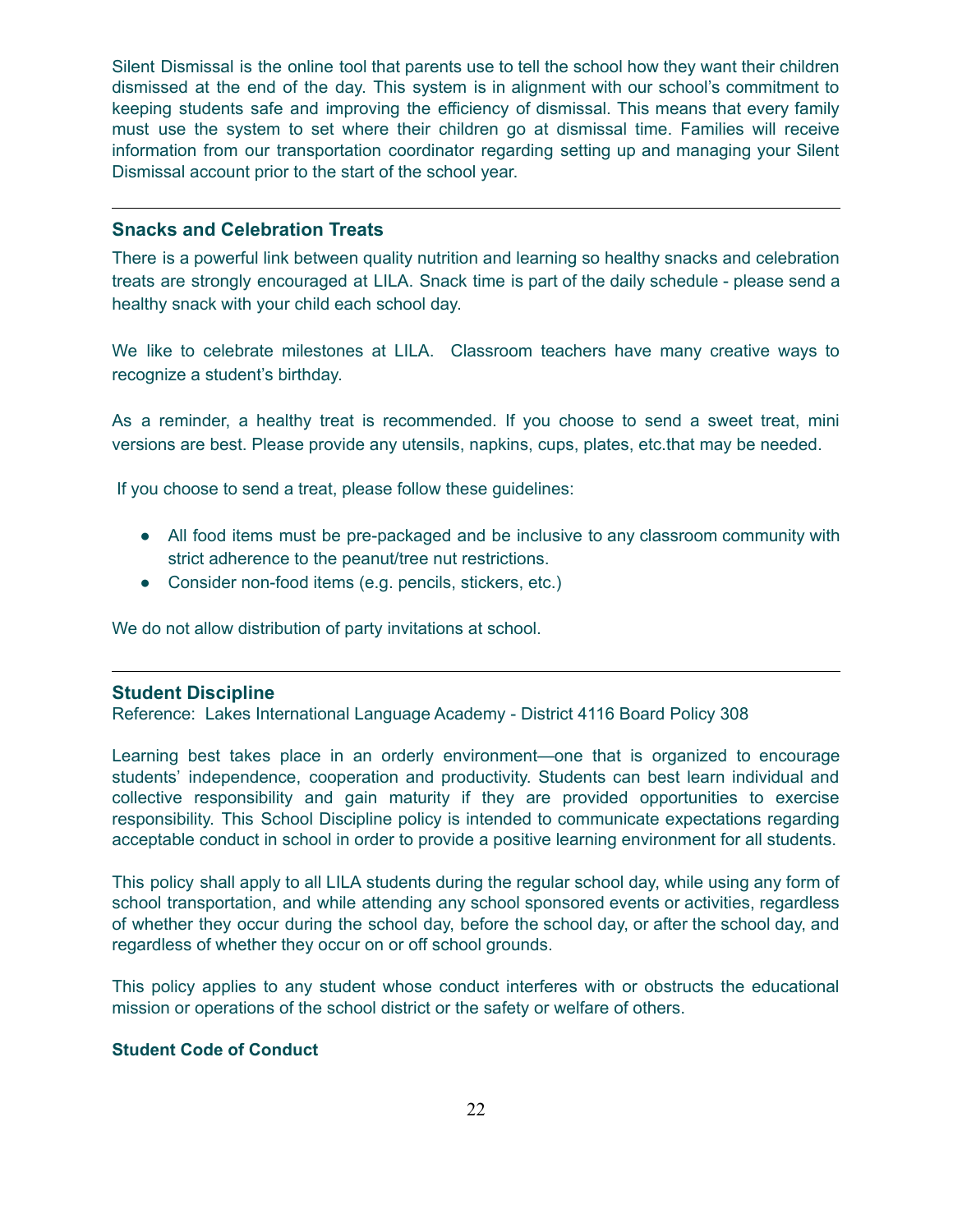School discipline will be consistently enforced in accordance with disciplinary procedures determined by the Campus Administration. Parental/guardian involvement and cooperation is vital in the discipline process. Staff and parents/guardians will work together to correct the misbehavior of the student and to maintain a written record of incidents of serious misbehavior.

The following rules will apply to all students:

- 1. Students will show respect and courtesy to others at all times.
- 2. Students will show respect for school property.
- 3. Students will behave in a manner that does not endanger themselves or others.

#### **Disciplinary Action**

The general policy of the school district is to utilize a preventative and positive approach to discipline aimed at creating a safe and quality learning environment for students, characterized by: understanding and addressing the underlying function of behavior; resolving conflicts and repairing harm; teaching appropriate replacement behaviors; restoring relationships in the school community; and reintegrating students into the school community. Disciplinary action for acts of unacceptable behavior may include any or all of the following, but are not limited to the following. The building administrator and/or school district administrator will exercise his or her professional judgment in determining appropriate consequence(s) or disciplinary action(s).

- Re-teach the behavioral expectations
- Provide a reflective activity
- Student/teacher/administrator conferences
- Mediation, conflict resolution and/or restorative practices
- Loss of school privileges
- In-school suspension
- Suspension, under Pupil Fair Dismissal Act
- Expulsion under Pupil Fair Dismissal Act
- Exclusion under Pupil Fair Dismissal Act
- Reference to diversion program
- Reference to police or other law enforcement agencies for criminal action
- Petition County Court for juvenile delinquency adjudication

The school uses the Responsive Classroom (RC) approach to behavior management and social learning at the Lower School. The school uses the RC techniques of: 1. reflective break 2. buddy room (temporarily moving student to another classroom for a short time) 3. loss of privilege 4. restitution ("You break it, you fix it—the power of apology") The characteristics of logical consequences, under RC are respectful, related and realistic.

To see the complete Student Discipline 308, refer to the district webpage.

# **Student Records**

Reference: Lakes International Language Academy - District 4116 Board Policy 330

A cumulative school record containing progress and developmental information is maintained for each student. The folder contains such items as copies of progress reports, student work, standardized test scores such as the MCAs, suspension notices, and attendance records. These records are confidential. Access to a student's record is restricted to the parent/legal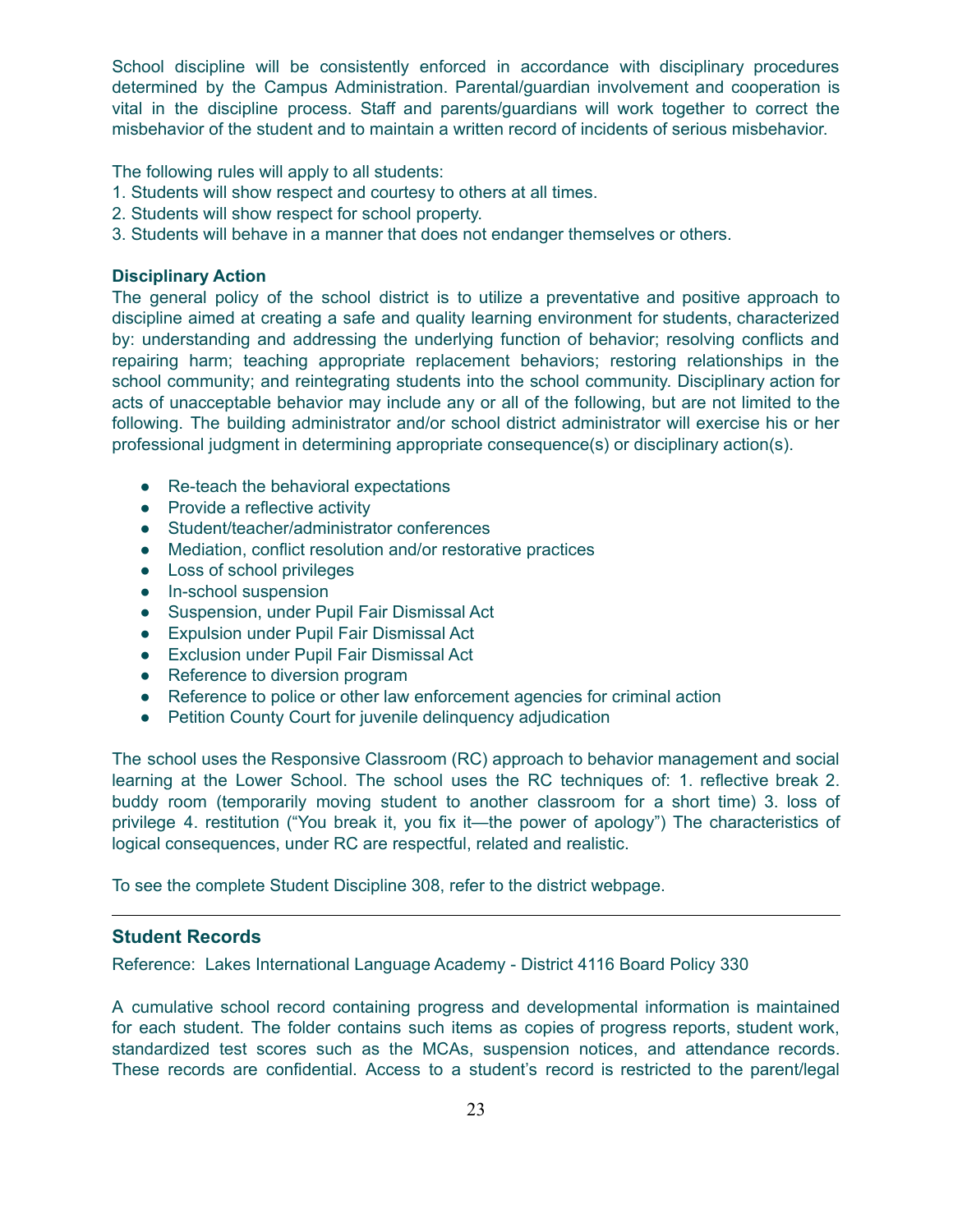guardian and persons with a need to know who are directly associated with the student (i.e. teacher, counselor, nurse, etc.). Persons other than authorized school officials will not have access to student records without the written permission of a parent, except where a student's record is formally requested by an authorized investigative agency.

To see the complete Use of Student Data Policy 330, refer to the district webpage.

#### **Student Transportation Expectations**

Minnesota State law requires that school bus safety education be taught in schools during the first weeks of school. The law also suggests that young students receive school bus safety training before they come to school the first day. As a parent, you are your child's most influential teacher. We ask that you teach your child about school bus safety. This is an important message; the information below will help you explain to your child how to be safe on and around and on the bus. Spend some time with your child on these points. Explain the reasons why they are important, and go over them again three or four times on different days so that your child will have a safer bus ride when school starts.

#### Bus Safety Guidelines **with Explanation**

- 1. Be ready for the bus at the scheduled time. Bus times are set based on the streets that they run on and with a standard loading time. If a student is late to the stop, and the bus has to wait, the bus may be late to all the rest of the stops and to school. Another concern is that bus riders who are late to stops often don't act safely, and so are in more danger than if they were ready on time.
- 2. Wait until bus is stopped before moving toward the bus and getting on. Often students get anxious to get on the bus as it arrives, so they run forward while the bus is still moving. This is a dangerous practice because a student could slip or fall in front of the bus.
- 3. **After getting on the bus, go to a seat, sit down and stay seated**. Law requires that students be seated while a bus is moving. Students should sit down quickly so that the bus runs on time. If a student is standing when the bus is moving, he or she may get knocked down or around by the movement of the bus. This could cause injury.
- 4. **Remain quiet on the bus, so you don't distract the driver**. While the bus is moving, kids often talk, and that is OK unless it gets too loud. Then the driver can't hear important things like sirens or train whistles, or can be distracted by having to pay attention to the kids and miss something important like a stoplight, or a car coming from another direction.
- 5. **Do what the driver tells you to do**. The driver is in charge of the bus, and sometimes has to tell students to be quiet, or to sit down, or to wait to get on or off of the bus. The driver is trying to keep students safe, and so kids should do what he or she says.
- 6. **Make sure that you get on the right bus - know your bus numbers**. The bus which takes a student to school may be different that the one that brings her or him home. A student should always know the bus number which will bring her/him home because that is the one at school where there may be other buses to choose from.
- 7. **Always carry your bus card**. The bus card provided by the school contains the student's name, what buses he/she rides, and where the bus stop is. If there is a question about what the bus or bus stop is, the student should get out the bus card and show it to the driver or teacher. This should be carried in the back pack all the time.
- 8. Be ready to get off the bus when it gets near your stop, but don't get up until the bus **stops at your stop.** A lot of times, young students get so involved in a conversation or the ride or whatever that they forget that they are on a ride home. They don't watch for their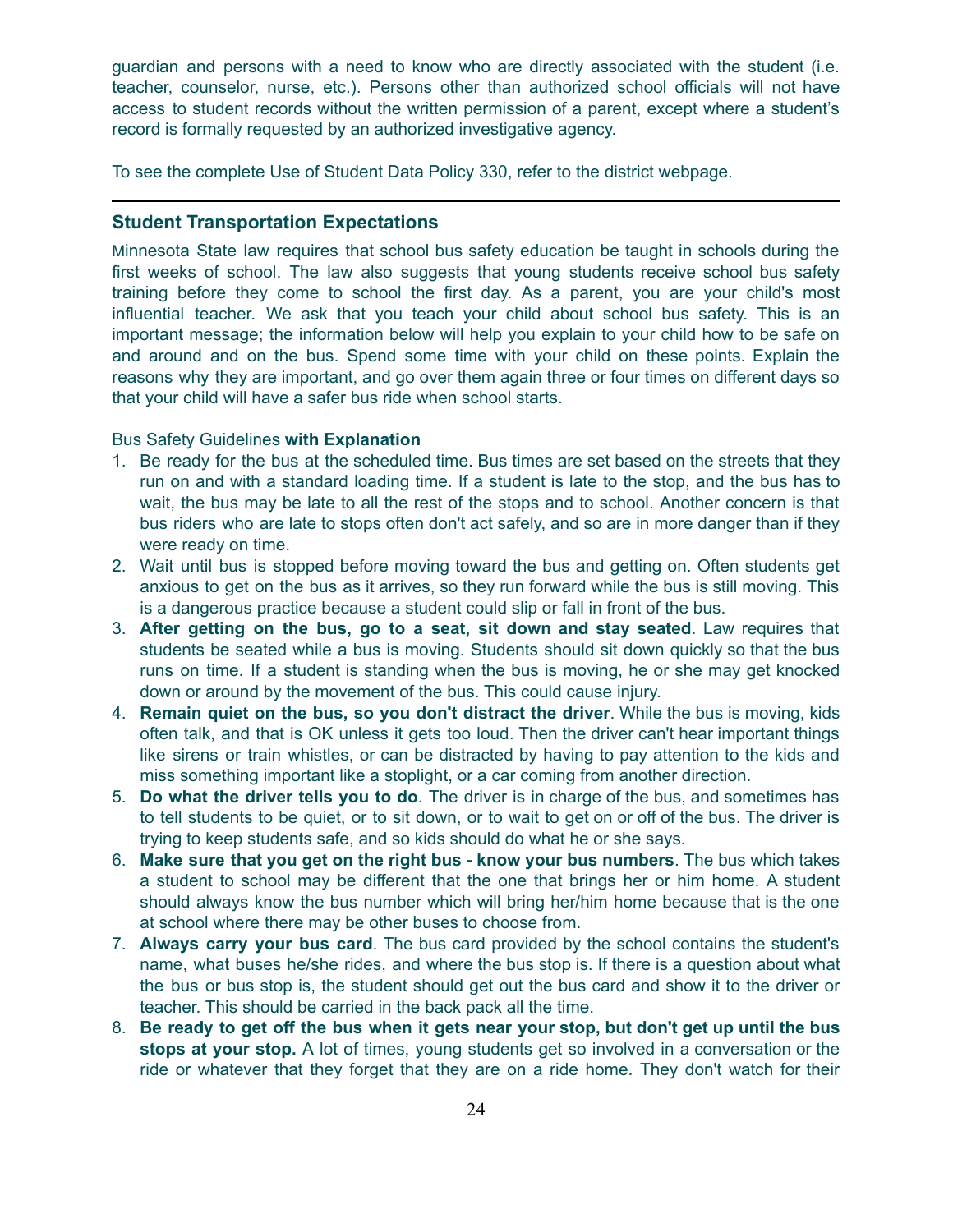stop. When, and then when they arrive they aren't ready to pick up their backpack and get off of the bus. This delays the bus and makes everybody else late. Sometimes, the student misses his or her stop, and then the bus has to go back to the stop, making the bus late to all the other stops.

9. After getting off of the bus, walk away from the bus. Don't stay near it. If you have to cross the street, go at least 5 big steps in front of the bus, and wait until the driver waves for you to cross the street. If there are older children crossing at your bus stop, younger students should cross the street with them as well. **NEVER GO BACK TO THE BUS AFTER YOU GET OFF OF IT. IF YOU DROP SOMETHING, WAIT UNTIL THE BUS IS GONE, AND THEN GET YOUR MOM OR DAD TO GO WITH YOU TO GET IT**. This is the most important instruction. According to statistics, this is the area where most student fatalities occur.

The **three key points** are to **go 5 big steps in front of the bus, wait until the driver tells you to cross, and never go back to the bus.** If your student doesn't have to cross (we try to avoid it) still take time on these points, because the route may change with new riders or for the next school year.

# **Textbooks**

LILA provides textbooks, workbooks, and other instructional supplies. Proper care and use of these items should be stressed to help the child develop a feeling of personal responsibility for books or supplies furnished for their use. Children who lose or damage school books or other school property may be held accountable for that loss or damage.

#### **Weapons**

Reference: Lakes International Language Academy - District 4116 Board Policy 320

No student or non-student, including adults and visitors, shall possess, use, or distribute a weapon when in a school location.

Students who become aware of a weapon being brought to school or on school property must immediately notify an adult staff member. Students should not, however, pick up or transport the weapon.

A "weapon" means any object, device or instrument designed as a weapon or through its use is capable of threatening or producing bodily harm or which may be used to inflict self-injury including, but not limited to, any firearm, whether loaded or unloaded; air guns; pellet guns; BB guns; all knives; blades; pocket knives; clubs; metal knuckles; nunchucks; throwing stars; explosives; fireworks; mace and other propellants; stun guns; ammunition; poisons; chains; arrows; and objects that have been modified to serve as a weapon.

No student shall possess, use or distribute any object, device or instrument having the appearance of a weapon and such objects, devices or instruments shall be treated as weapons including, but not limited to, weapons listed above which are broken or non-functional, look-alike guns; toy guns; and any object that is a facsimile of a real weapon.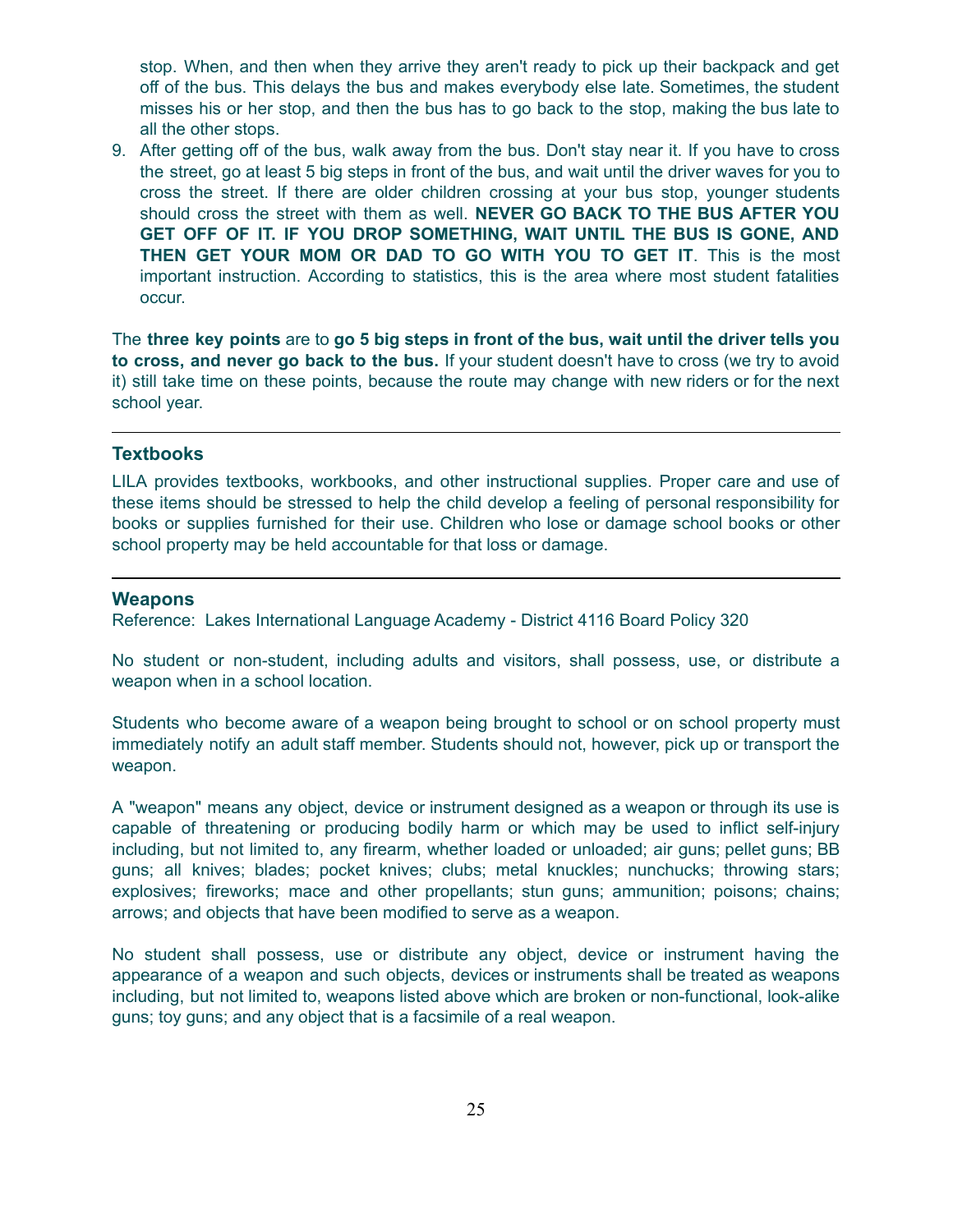No student shall use articles designed for other purposes (i.e., belts, combs, pencils, files, scissors, etc.), to inflict bodily harm and/or intimidate and such use will be treated as the possession and use of a weapon.

"School Location" includes a school building, school grounds, school activities or trips, school buses, school-contracted vehicles, the area of entrance or departure from school premises or events, and all school-related functions.

"Possession" means having a weapon on one's person or in an area subject to one's control in a school location.

While the school takes a "Zero Tolerance" position on the possession, use or distribution of weapons (non-firearms) by students, the Executive Director may use discretion in determining whether an investigation for the purpose of pursuing an expulsion from school is warranted. Other appropriate action may be taken, including consideration of a recommendation for lesser discipline.

To see the complete Weapons Policy 320, refer to the district webpage.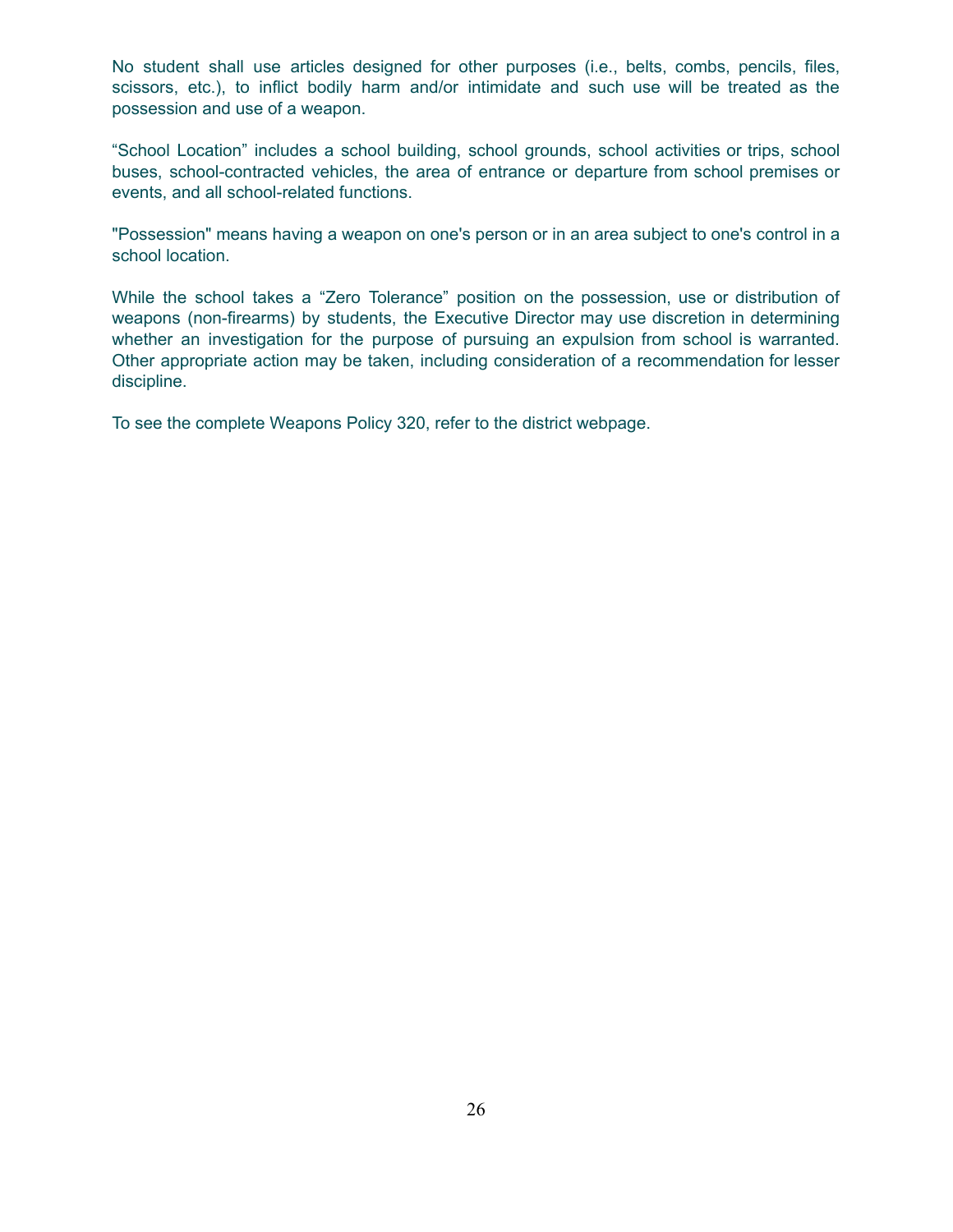# **Section 5 - Family Involvement**

#### **Conferences**

Parent conferences are considered valuable and important in developing understanding and mutual cooperation. Parent/teacher/student conferences are held twice a year and are planned to make them convenient for everyone. Notices will be sent home prior to conference dates.

The education of our children requires a team effort. Therefore, our teachers are always available to discuss any issues or concerns relating to your child. The principal is also available for parent conferences. However, these conferences should be arranged only after you have first taken the opportunity to talk with the teacher. Your child's teacher is available for calls before and after school. Calls going to voicemail during the day will be returned within 24 hours.

#### **Fundraisers**

The LILA PTO group coordinates several fundraising activities throughout the year. All funds earned are used to enhance educational programs and provide funds for activities not available through the school district. *It is NOT our intent for the children to sell any product door-to-door. Participating in fundraisers is purely voluntary.*.

#### **Parent-Teacher Organization (PTO)**

The LILA Parent-Teacher Organization (PTO) group is open for membership to all parents/guardians, grandparents and teachers connected with the elementary school. The PTO primarily functions to support the staff and students by providing volunteers and financial assistance for various annual expenses. The PTO meets every other month (check the activities calendar for dates and times). General meetings are open to the public and everyone involved with LILA is encouraged to attend.

# **Visitors**

Reference: Lakes International Language Academy - District 4116 Policy 502

The School Board reaffirms its position on the importance of maintaining an environment that is safe for students and employees and free of activity that may be disruptive to the student learning process or the employee working environment.

All visitors must sign-in in the front office and obtain a visitor sticker so we know who is visiting. As a courtesy to teachers, if you wish to visit your child's classroom, please notify the teacher in advance, so that the teacher can accommodate you. If you would like to visit your child during lunch, please complete the Lunch Visit Request Form.

To see the complete School Visitors Policy 502, refer to the district webpage.

# **Volunteer Opportunities**

Reference: Lakes International Language Academy - District 4116 Board Policy 204, 502